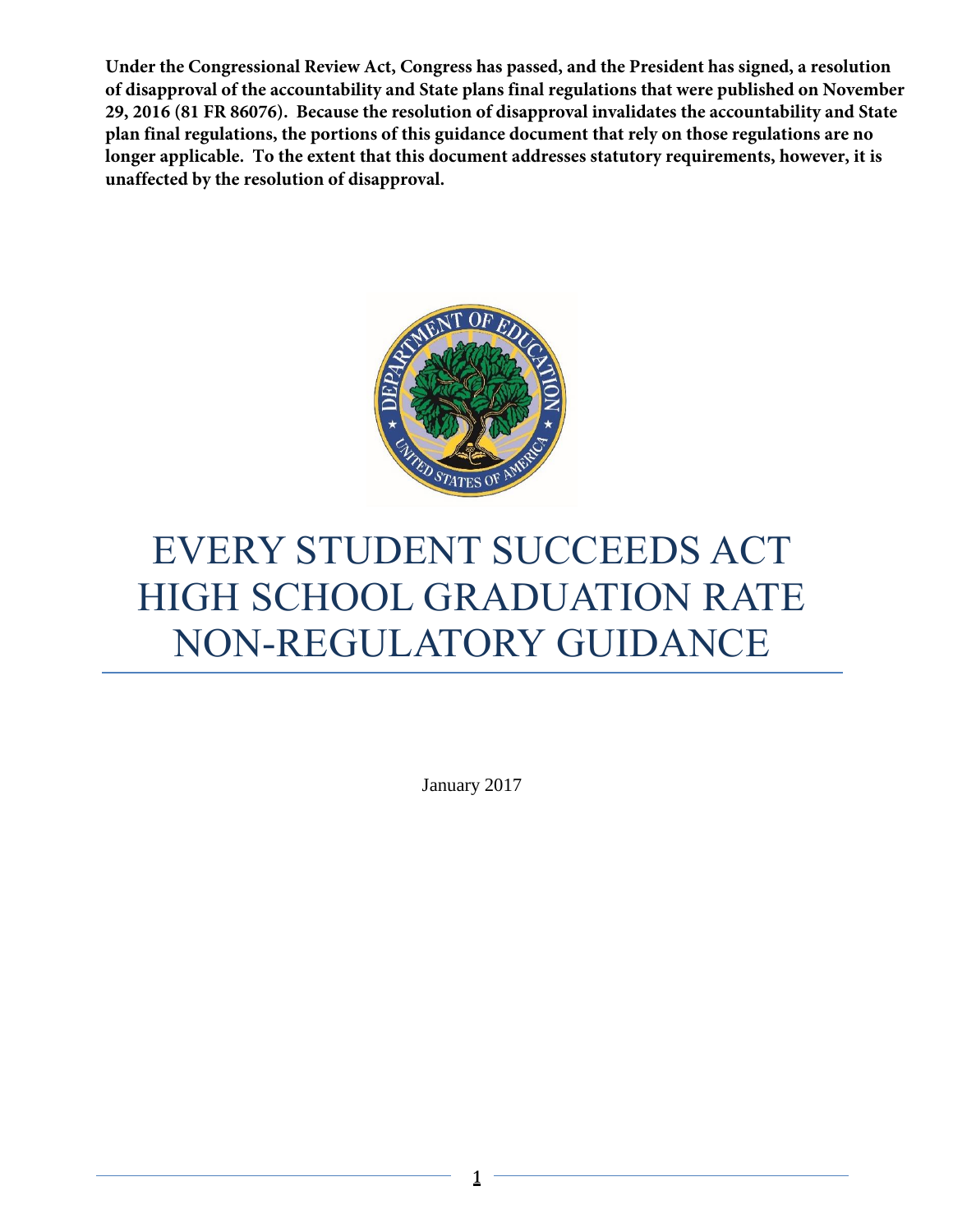# **Contents**

| A-2. Why must a State base its four-year ACGR on "first-time in grade 9" cohorts?9                                                                                                       |
|------------------------------------------------------------------------------------------------------------------------------------------------------------------------------------------|
|                                                                                                                                                                                          |
| A-4. How must a State define student subgroup membership for purposes of calculating the                                                                                                 |
| A-5. May a State include students who graduate in the summer after their fourth year of high                                                                                             |
| A-6. How should a State consider a student who graduates from high school with a regular                                                                                                 |
| A-7. How should a State count a student who graduates in more than four years with a regular                                                                                             |
| A-8. How should a State calculate the four-year ACGR for schools in the State with grade                                                                                                 |
|                                                                                                                                                                                          |
|                                                                                                                                                                                          |
| A-10. May a State include students who graduate in more than four years with a regular high                                                                                              |
|                                                                                                                                                                                          |
| A-12. If a State uses an extended-year ACGR, must the State use the rate consistently across                                                                                             |
|                                                                                                                                                                                          |
| A-14. May a general equivalency diploma, alternative diploma, certificate of attendance, or<br>diploma based on meeting IEP goals be counted as a regular high school diploma?13         |
| A-15. Why is a diploma based on meeting a student's IEP goals considered a lesser credential? 13                                                                                         |
|                                                                                                                                                                                          |
| A-16. What is a State-defined alternate diploma for students with the most significant cognitive                                                                                         |
| A-17. Is a State-defined alternate diploma the same as a diploma based on meeting a student's                                                                                            |
|                                                                                                                                                                                          |
| A-19. How must a State count students with the most significant cognitive disabilities who<br>graduate with a State-defined alternate diploma in the four-year and extended-year ACGR?14 |
| A-20. Is there a cap on the number or percentage of students with the most significant cognitive                                                                                         |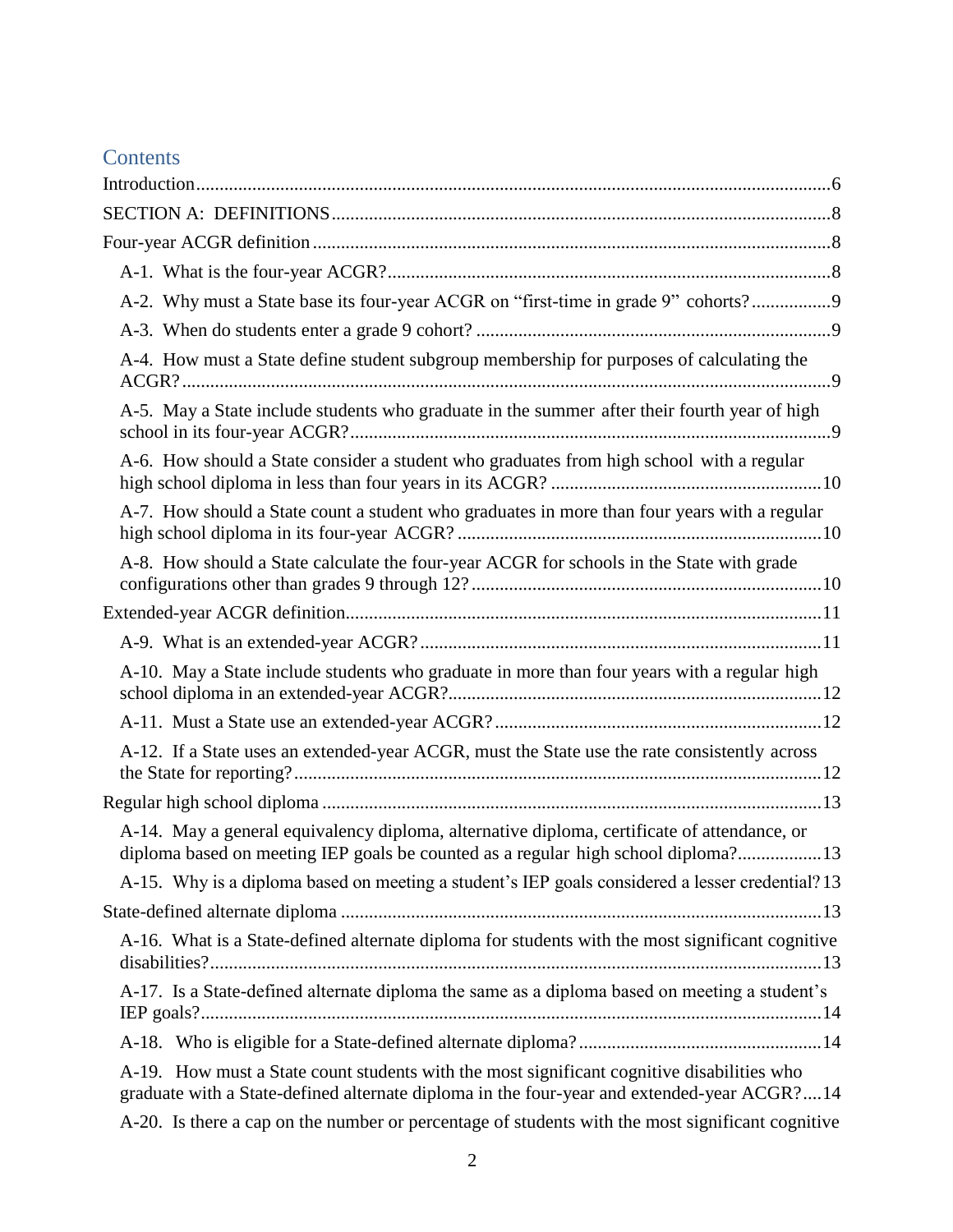| disabilities to whom a State may award a State-defined alternate diploma?15                                                                                                                                                                                                       |  |
|-----------------------------------------------------------------------------------------------------------------------------------------------------------------------------------------------------------------------------------------------------------------------------------|--|
|                                                                                                                                                                                                                                                                                   |  |
|                                                                                                                                                                                                                                                                                   |  |
|                                                                                                                                                                                                                                                                                   |  |
|                                                                                                                                                                                                                                                                                   |  |
|                                                                                                                                                                                                                                                                                   |  |
| B-4. When a student transfers into a high school, to which cohort should a school or LEA                                                                                                                                                                                          |  |
| B-5. How may a school or LEA count a student who re-enrolls in a public high school after<br>having dropped out of school for a period of time in the four-year or extended-year ACGR?17                                                                                          |  |
| B-6. May a school or LEA count a student as a transfer if the student leaves a public high                                                                                                                                                                                        |  |
| B-7. May a school or LEA consider a student to be a transfer if the student leaves a public high                                                                                                                                                                                  |  |
| B-8. May a school or LEA consider a student to be a transfer if the student leaves a public high                                                                                                                                                                                  |  |
| B-9. May a school or LEA consider a student to be a transfer if the student leaves a public high                                                                                                                                                                                  |  |
| B-10. How must a school or LEA treat a student who has been detained and is awaiting                                                                                                                                                                                              |  |
|                                                                                                                                                                                                                                                                                   |  |
| B-11. Why is written confirmation required before a student may be removed from a cohort? 19                                                                                                                                                                                      |  |
| B-12. What documentation is required to confirm that a student has transferred out--i.e.,<br>transferred to another high school or to an educational program from which the student is<br>expected to receive a regular high school diploma or State-defined alternate diploma?20 |  |
| B-13. What documentation is required to confirm that a student has emigrated to another                                                                                                                                                                                           |  |
| B-14. What documentation is required to confirm that a student is deceased?                                                                                                                                                                                                       |  |
| B-15. How can a school or LEA confirm the transfer of a migrant student?21                                                                                                                                                                                                        |  |
| B-16. If, after multiple attempts, an LEA cannot obtain official written documentation that a<br>student has transferred out, may the LEA remove the student from the cohort?21                                                                                                   |  |
| B-17. How should a school or LEA count a student who has not graduated in four years with a<br>regular high school diploma but has begun participation in postsecondary programs?21                                                                                               |  |
| B-18. How must a student be counted in the ACGR if the student has not attended the same                                                                                                                                                                                          |  |
|                                                                                                                                                                                                                                                                                   |  |
|                                                                                                                                                                                                                                                                                   |  |
| C-1. How must a State address the inclusion of the ACGR in its accountability system?22                                                                                                                                                                                           |  |
| C-2. If a State offers a State-defined alternate diploma to an eligible student with the most                                                                                                                                                                                     |  |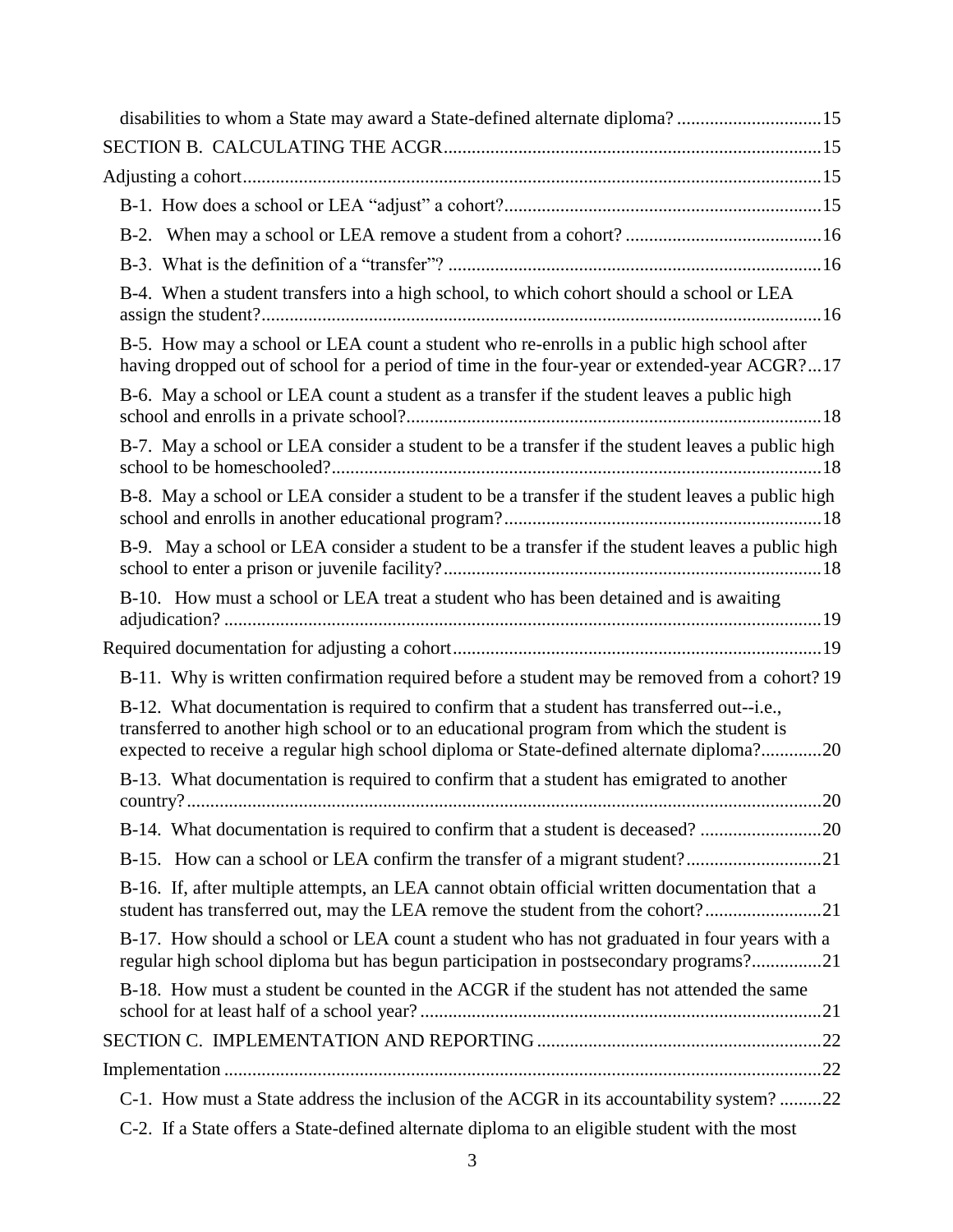| significant cognitive disabilities, when must the State begin including in its ACGR calculations<br>students with the most significant cognitive disabilities who receive a State-defined alternate |  |
|-----------------------------------------------------------------------------------------------------------------------------------------------------------------------------------------------------|--|
| C-3. What are a State's responsibilities for ensuring the quality of data used to calculate its                                                                                                     |  |
| C-4. In reporting the ACGR, how should a State and its LEAs address changes to the State's                                                                                                          |  |
|                                                                                                                                                                                                     |  |
| C-5. When must LEAs and States publicly report the four-year ACGR and, if adopted by the                                                                                                            |  |
| C-6. For which subgroups must LEAs and States disaggregate ACGR data?24                                                                                                                             |  |
| C-7. May LEAs and States report an extended-year ACGR in place of the four-year ACGR? .24                                                                                                           |  |
|                                                                                                                                                                                                     |  |
| C-9. May LEAs and States include additional information about graduation rates on their                                                                                                             |  |
| C-10. May LEAs and States "lag" reporting the ACGR to include in the ACGR students who<br>graduate from a summer session immediately following the fourth year of high school in data               |  |
|                                                                                                                                                                                                     |  |
|                                                                                                                                                                                                     |  |
|                                                                                                                                                                                                     |  |
|                                                                                                                                                                                                     |  |
|                                                                                                                                                                                                     |  |
|                                                                                                                                                                                                     |  |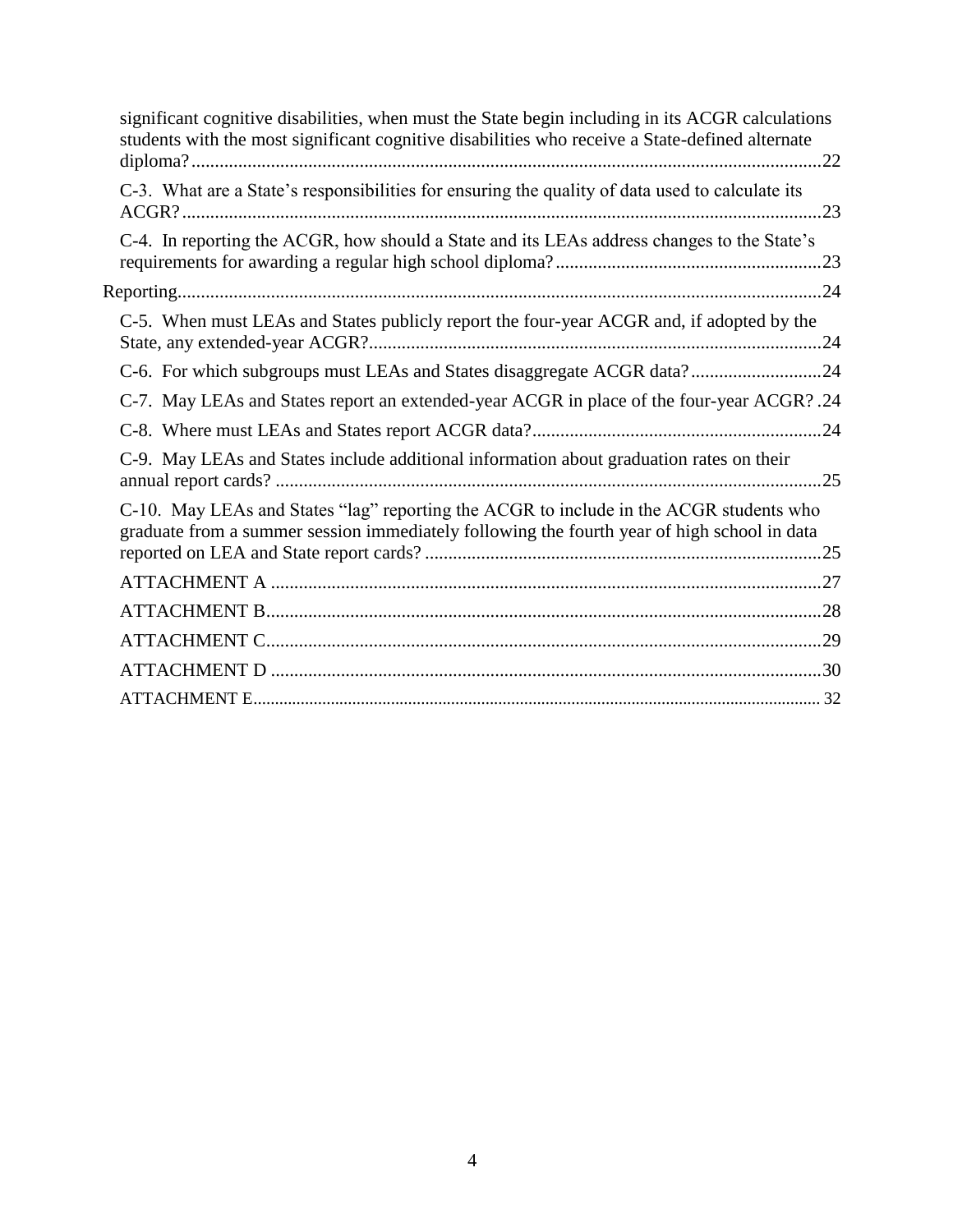The U.S. Department of Education (Department) has determined that this guidance is significant guidance under the Office of Management and Budget's Final Bulletin for Agency Good Guidance Practices, 72 Fed. Reg. 3432 (Jan. 25, 2007). See [www.whitehouse.gov/sites/default/files/omb/memoranda/fy2007/m07-07.pdf.](http://www.whitehouse.gov/sites/default/files/omb/memoranda/fy2007/m07-07.pdf) Significant guidance is non-binding and does not create or impose new legal requirements. The Department is issuing this guidance to provide States, local educational agencies (LEAs), and schools with information to assist them in meeting their obligations under the Elementary and Secondary Education Act of 1965 (ESEA), as amended by the Every Student Succeeds Act of 2015 (ESSA).

This High School Graduation Rate *Non-Regulatory Guidance* supersedes the Department's guidance, entitled High School Graduation Rate *Non-Regulatory Guidance*, issued on December 22, 2008, for requirements that go into effect beginning with the 2017-2018 school year.

State educational agencies (SEAs) and LEAs must comply with Federal civil rights laws that prohibit discrimination based on race, color, national origin, sex, disability, and age. These laws include Title VI of the Civil Rights Act of 1964, Title IX of the Education Amendments of 1972, the Equal Educational Opportunities Act, Section 504 of the Rehabilitation Act of 1973, Title II of the Americans with Disabilities Act, and the Age Discrimination Act of 1975.

If you are interested in commenting on this guidance, please email us your comment at oese.guidance@ed.gov or write to us at the following address:

> U.S. Department of Education Office of Elementary and Secondary Education 400 Maryland Avenue, SW. Washington, DC 20202

For further information about the Department's guidance processes, please visit [www2.ed.gov/policy/gen/guid/significant-guidance.html.](http://www2.ed.gov/policy/gen/guid/significant-guidance.html)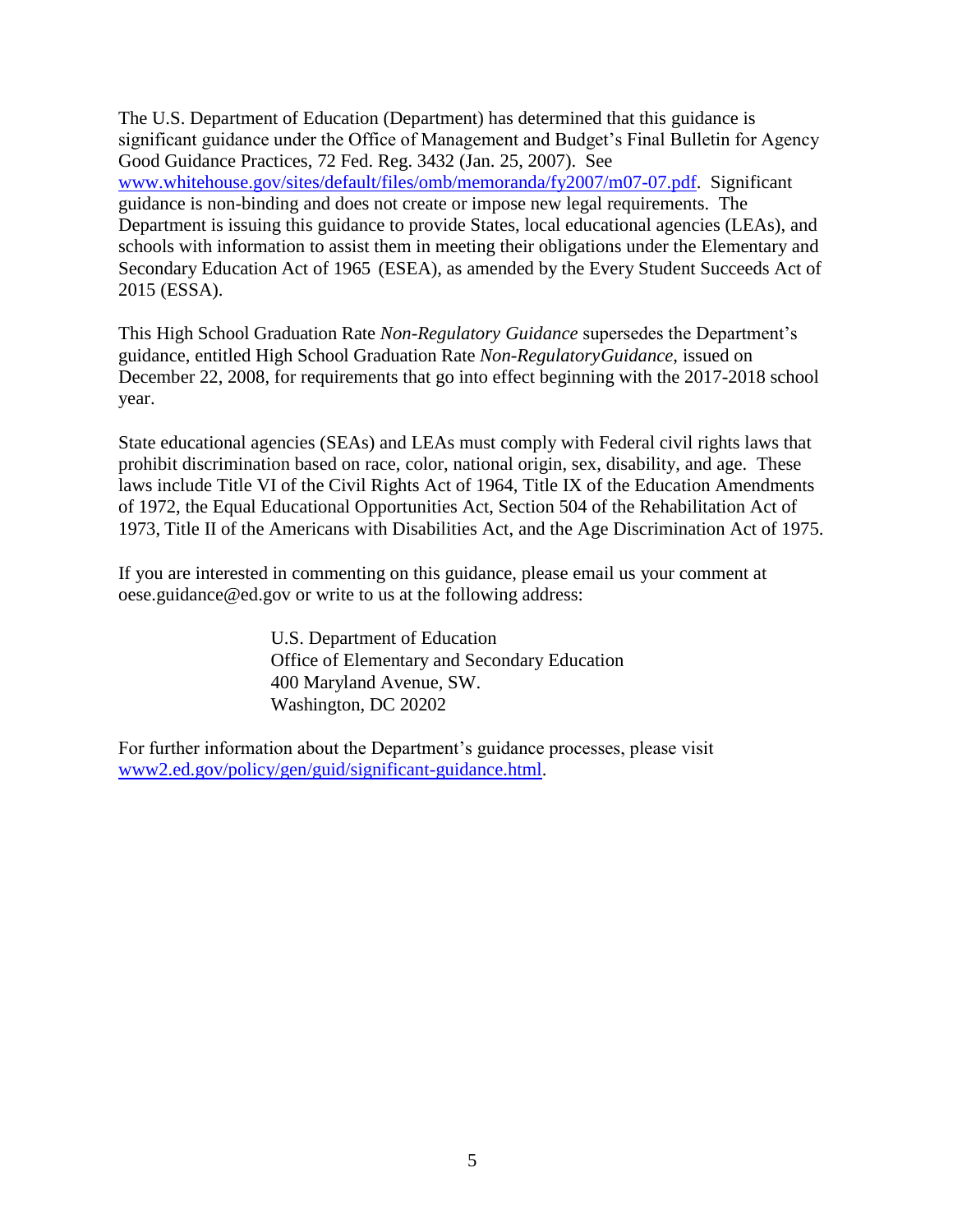#### <span id="page-5-0"></span>**Introduction**

Student graduation from high school with a regular high school diploma is an important indicator of school success and one of the most significant indicators of student college and career readiness. In addition, there are substantial economic benefits to high school completion. For example, according to the U.S. Department of Education's National Center for Education Statistics (NCES), the employment rate for young adults who had completed high school (67 percent) was higher than the employment rate for those who had not finished high school (51 percent) in 2015. Data for 2014 also show that the median annual earnings of young adult high school completers (\$30,000) was 20 percent higher than the median annual earnings of those without a high school credential  $(\$25,000)$ .<sup>1</sup>

The national ACGR for public high school students increased to 83.2 percent in 2014-15 according to data from the National Center for Education Statistics. Though gaps between reported subgroups of students persist, the ACGR increased for all reported subgroups of students between 2010-11 and 2014-15, and gaps between White students and Black, Hispanic and American Indian/Alaska Native students narrowed.<sup>2</sup>

A uniform and accurate measure of the four-year high school graduation rate that is comparable across States and consistently reported over time is critical to understanding the successes and challenges for schools in ensuring that all students graduate from high school. This measure can promote accountability and reward success for high schools across the nation. Along with other ESEA requirements, this measure also supports the realization of ESEA Title I's purpose: to provide all children significant opportunity to receive a fair, equitable, and high-quality education, and to close educational achievement gaps.

Title I, Part A (Title I) of the ESEA, as amended by the  $ESSA$ ,  $\delta$  now includes requirements similar to those in the final regulations on calculating and reporting high school graduation rates published by the Department on October 29, 2008 (2008 regulations). (ESEA section 8101(23), (25), and (43)). The Department also published corresponding regulations implementing the statutory graduation rate requirements under the reauthorized ESEA on November 28, 2016. (34 C.F.R. § 200.34). These regulations replace the 2008 regulations.

Under the ESEA, each State and LEA must calculate and report on its annual report card a fouryear adjusted cohort graduation rate (ACGR), disaggregated by subgroups. (ESEA section  $1111(h)(1)(C(iii)(II))$ . For its statewide accountability system under Title I, each State also must establish ambitious State-determined long-term goals, and measures of interim progress toward meeting the goals, for all students and for each subgroup of students for indicators including high school graduation rates. (ESEA section 1111(a)).

This non-regulatory guidance provides States, LEAs, and schools with information about how to implement the graduation rate requirements in the ESEA. Section A of this guidance clarifies

 $\overline{a}$ 

<sup>1</sup> NCES Conditions of Education: [https://nces.ed.gov/programs/coe.](https://nces.ed.gov/programs/coe)

<sup>&</sup>lt;sup>2</sup> Institute of Education Sciences: [http://ies.ed.gov/whatsnew/pressreleases/10\\_17\\_2016.asp.](http://ies.ed.gov/whatsnew/pressreleases/10_17_2016.asp)

<sup>&</sup>lt;sup>3</sup> Throughout this document, unless otherwise indicated, citations to the ESEA refer to the ESEA, as amended by the ESSA.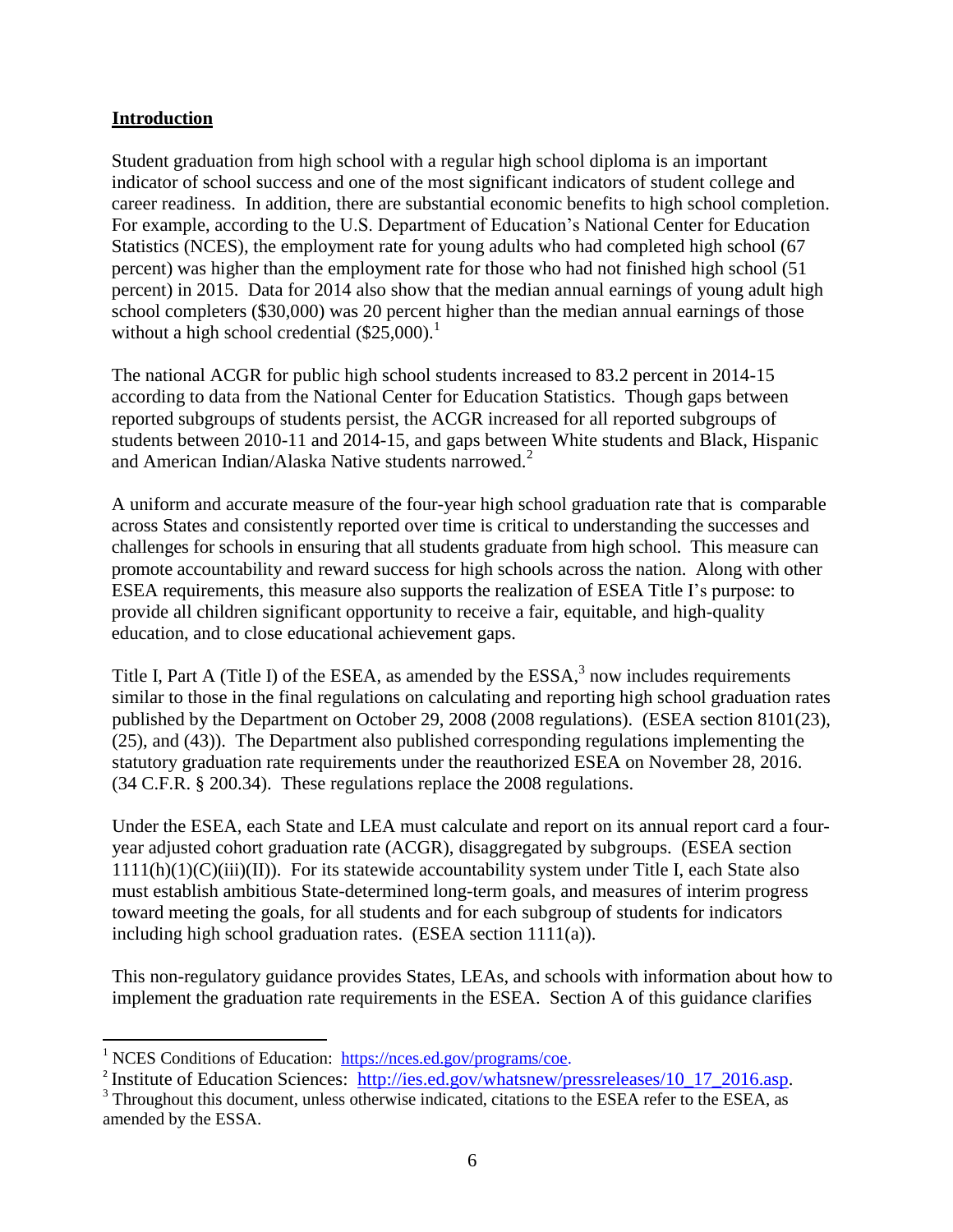the four-year ACGR definition and other key terms. Section B discusses requirements for calculating the ACGR. Section C identifies common issues related to implementation and reporting of the ACGR.

<span id="page-6-0"></span>To promote high school graduation for all students, we encourage SEAs and LEAs to identify and implement supports and interventions for dropout prevention. Related intervention reports, practice guides, and reviews of individual studies are available at the Department's What Works Clearinghouse<sup>4</sup> to help with such efforts. In addition, information about the implementation of specific dropout prevention strategies for at-risk students is available through a series of issue briefs based on the Department's *National Survey on High School Strategies Designed to Help At-Risk Students Graduate*. 5

<sup>&</sup>lt;sup>4</sup> See "Path to Graduation" at [http://ies.ed.gov/ncee/wwc/.](http://ies.ed.gov/ncee/wwc/)

<sup>&</sup>lt;sup>5</sup> See "High Schools" link at [www.ed.gov/about/offices/list/opepd/ppss/reports-high-school.html.](http://www.ed.gov/about/offices/list/opepd/ppss/reports-high-school.html)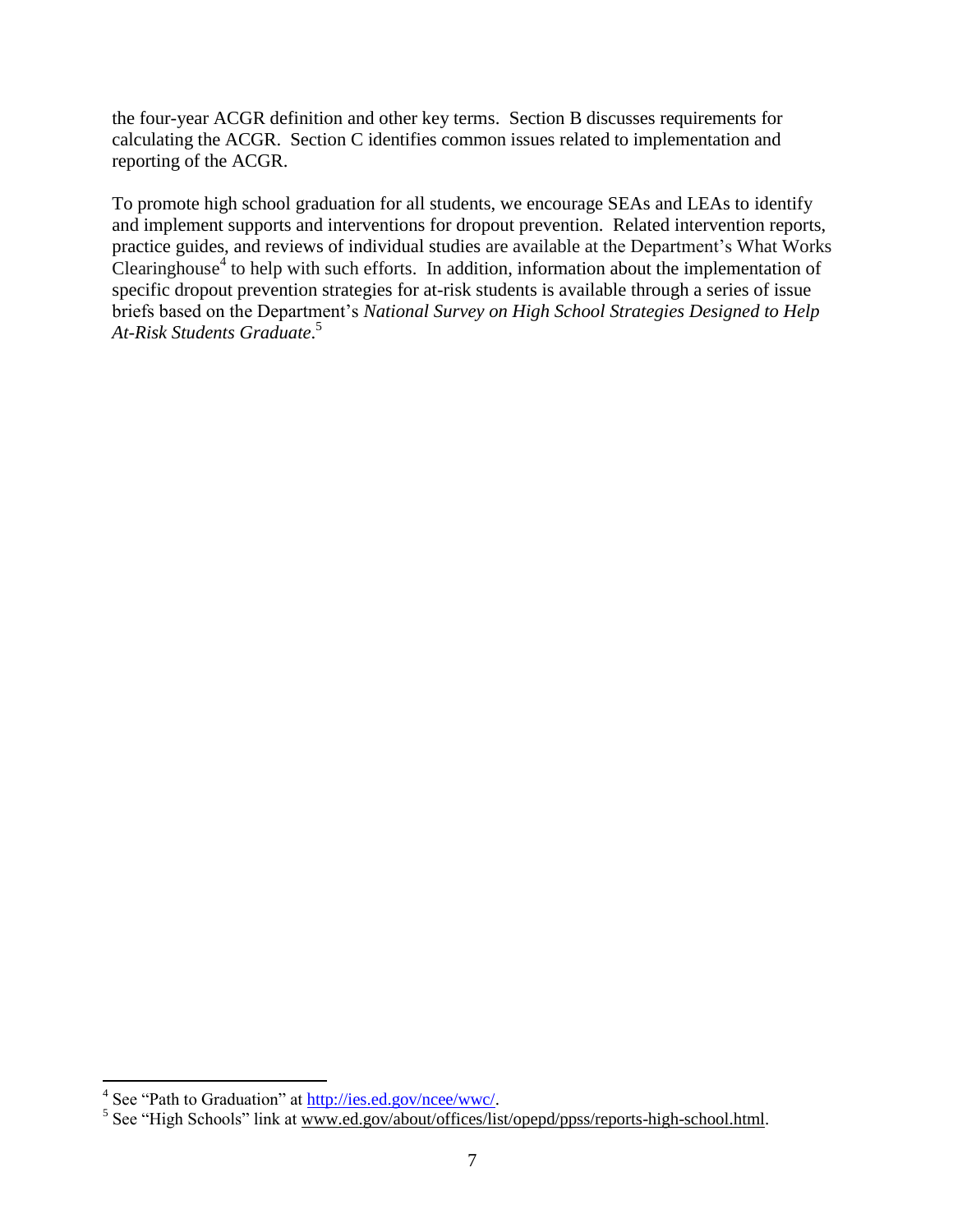#### **SECTION A: DEFINITIONS**

#### <span id="page-7-0"></span>**Four-year ACGR definition**

l

#### <span id="page-7-1"></span>**A-1. What is the four-year ACGR?**

The four-year ACGR is the number of students who graduate from high school $<sup>6</sup>$  in four years</sup> with a regular high school diploma, plus all students with the most significant cognitive disabilities who are assessed using an alternate assessment aligned with alternate academic achievement standards under section  $1111(b)(2)(D)$  of the ESEA and who graduate with a State-defined alternate diploma, divided by the number of students who form the adjusted cohort for the graduating class.

The cohort is based on the number of students who enter grade 9 for the first time adjusted by adding into the cohort any student who transfers in later during grade 9 or during the next three years and subtracting any student from the cohort who transfers out, emigrates to another country, transfers to a prison or juvenile facility, or dies during that same period. (See Attachment A and B for more information on calculating the four-year ACGR; question A-5 for more information about the option to include summer graduates; see question A-8 for more information on how a State should calculate the four-year ACGR for schools with grade configurations other than grades 9 through 12; see question A-18 and Attachments B, D, and E for more information about cohort reassignment of students with the most significant cognitive disabilities expected to receive a State-defined alternate diploma; see question B-9 for specific conditions for counting a student who enters a prison or juvenile facility as a transfer; and see questions B-11 through B-16 for required documentation for adjusting a cohort.)

The following formula shows an example of the calculation of the four-year ACGR for the cohort entering grade 9 for the first time in the fall of the 2014-2015 school year and graduating by the end of the 2017-2018 school year. This example is for a State that offers a State-defined alternate diploma in the cohort for a four-year ACGR.

> (Number of cohort members who earned a regular high school diploma by the end of the 2017-2018 school year

> > plus

Number of students with the most significant cognitive disabilities originally in or reassigned to the cohort assessed using an alternate assessment aligned with alternate academic achievement standards who graduate with a State-defined alternate diploma by the end of the 2017-2018 school year)

(Number of first-time grade 9 students in fall 2014 (starting cohort)

plus

Number of students who transfer in during school years 2014-2015, 2015-2016,

<sup>&</sup>lt;sup>6</sup> ESEA defines a "high school" as a secondary school that grants a diploma, as defined by the State, and includes, at least, grade 12. (ESEA section 8101(28)).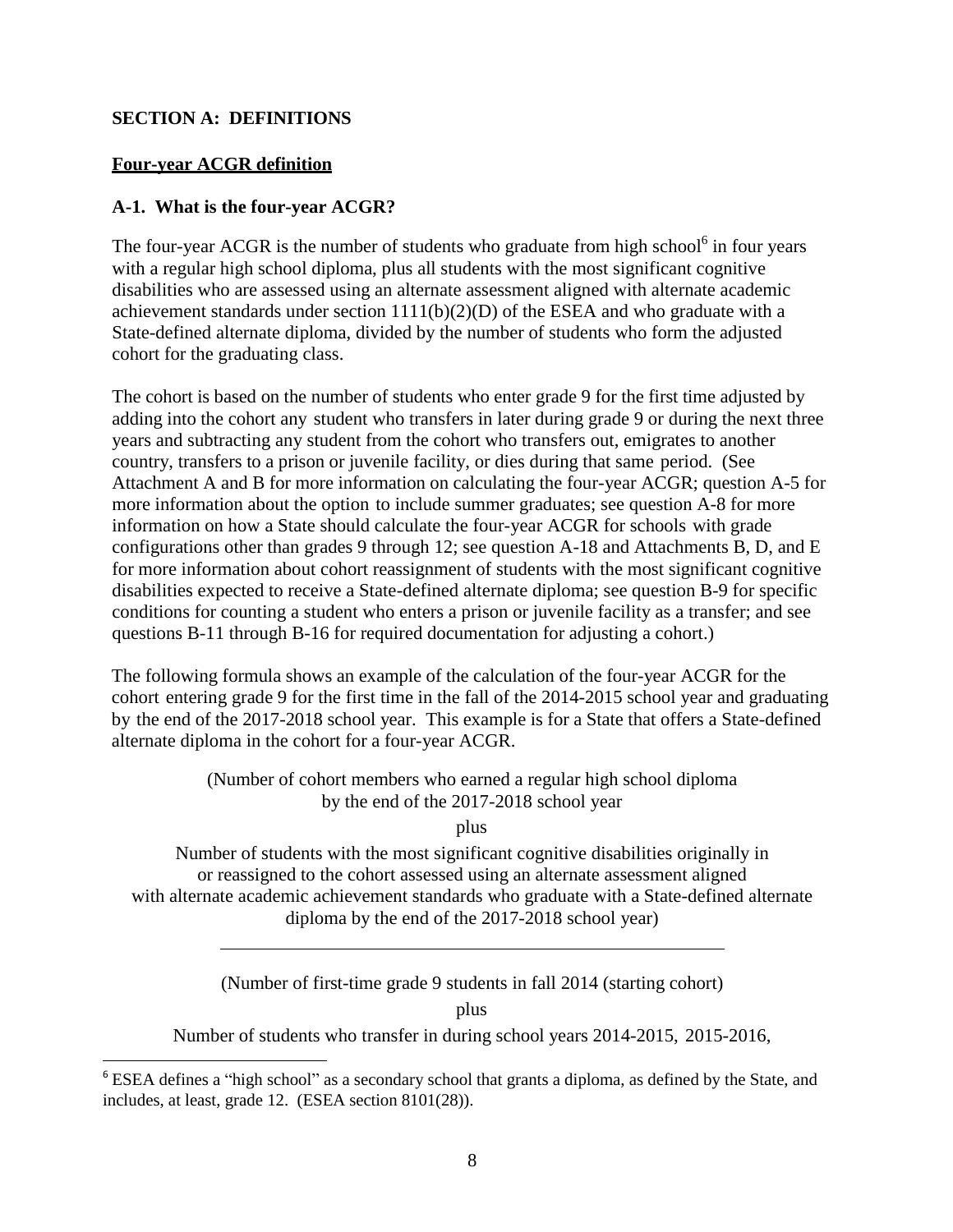#### 2016-2017, and 2017-2018 and any cohort reassignments of students expected to receive a State-defined alternate diploma

minus

Number of students who transfer out, emigrate to another country, transfer to a prison or juvenile facility<sup>7</sup>, or die during school years 2014-2015, 2015-2016, 2016-2017, and 2017-2018)

#### <span id="page-8-0"></span>**A-2. Why must a State base its four-year ACGR on "first-time in grade 9" cohorts?**

Cohort-based graduation rates are most accurate if each student is assigned to a single cohort formed when the student enters grade 9 for the first time. A single cohort assignment for each student ensures that each student is counted once, and only once, in a four-year ACGR. Without a single cohort assignment when a student entered grade 9 for the first time, a student who later repeated a grade might be included in two separate cohorts of students—the class in which the student originally started grade 9 and the class for the next year's grade 9 cohort. Further, unless the student skipped a grade later in high school or caught up with his or her original cohort in some other manner, that student would not graduate within four years of first starting grade 9. Therefore, to ensure a meaningful measure of a four-year ACGR, the cohort should be based on students who are first-time grade 9 students.

#### <span id="page-8-1"></span>**A-3. When do students enter a grade 9 cohort?**

 $\overline{\phantom{a}}$ 

The students who form a grade 9 cohort are first-time students in grade 9 enrolled in the high school no later than the date by which student membership data is collected annually by the SEA for submission to the Department's NCES (i.e., on or about October 1). (ESEA section 8101(25)(A)(i); 34 C.F.R. § 200.34(a)(2)).

## <span id="page-8-2"></span>**A-4. How must a State define student subgroup membership for purposes of calculating the ACGR?**

In some cases, a student who is part of one subgroup as a student in grade 9 may no longer be part of that subgroup as a student in grade 12 (e.g., a student might be an English learner (EL) upon entering high school but exit EL status prior to grade 12). For children with disabilities, as defined in 34 C.F.R. § 300.8, English learners, children who are homeless (as defined in 34 C.F.R. § 200.30(f)(1)(ii)), and children who are in foster care (as defined in 34 C.F.R. § 200.30(f)(1)(iii)), a State must count a student in his or her respective subgroup cohort(s) for the ACGR for each subgroup the student was a part of at any time during the cohort period. (34 C.F.R. § 200.34(e)(2)).

## <span id="page-8-3"></span>**A-5. May a State include students who graduate in the summer after their fourth year of high school in its four-year ACGR?**

A State may, but is not required to, include students who graduate in the summer after their fourth year of high school among the cohort members who graduate in four years. (ESEA

<sup>&</sup>lt;sup>7</sup> See question B-9 for specific conditions for counting a student who enters a prison or juvenile facility as a transfer.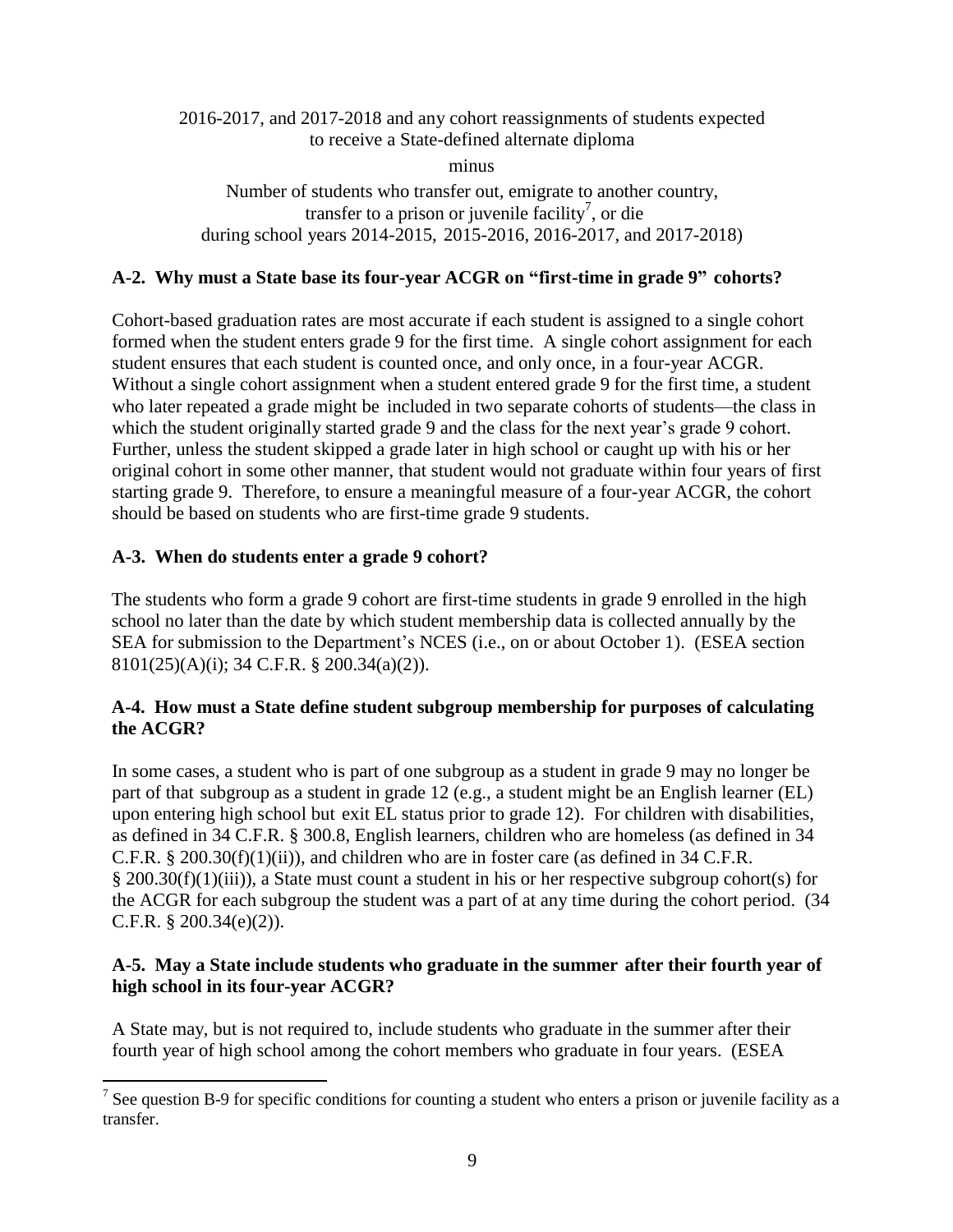section  $8101(25)(A)(ii)$ ; 34 C.F.R. § 200.34(c)(1)). Including students who graduate in the summer after their fourth year of high school as graduates in the ACGR recognizes the efforts of LEAs and schools that provide added support to help students graduate from high school. However, the inclusion of such students in the ACGR may not delay reporting the ACGR for that school year. (34 C.F.R.  $\S$  200.34(e)(3)). (See question C-5 for more information on reporting timelines).

#### <span id="page-9-0"></span>**A-6. How should a State consider a student who graduates from high school with a regular high school diploma in less than four years in its ACGR?**

The four-year ACGR must consider a student who graduates from high school with a regular high school diploma in less than four years by counting the student in his or her original grade 9 cohort and, following the student's graduation, including the student in the numerator for the student's original grade 9 cohort. (ESEA section  $8101(25)(A)(ii)$ ; 34 C.F.R. § 200.34(c)(1)). For example, a student who enters grade 9 for the first time in the 2014-2015 school year and graduates in three years would be included in the cohort of students expected to graduate in the 2017-2018 school year even though that student received his or her diploma at the end of the 2016-2017 school year. Effectively, the student's graduation information is "banked" for one year until his or her cohort completes four years of high school at the end of the 2017-2018 school year.

#### <span id="page-9-1"></span>**A-7. How should a State count a student who graduates in more than four years with a regular high school diploma in its four-year ACGR?**

A student who graduates in more than four years with a regular high school diploma is a nongraduate and may not be included as a graduate in a State's four-year ACGR. A State must include such a student in the denominator of the four-year ACGR and may not include the student in the numerator because the student did not graduate in four years or less with a regular high school diploma. A State may not remove such a student from the cohort or assign the student to a different cohort when calculating the four-year ACGR. However, as explained in question A-10, a State may count such a student as a graduate in an extended-year ACGR if the State chooses to use such a graduation rate and the student graduates with a regular high school diploma during that time period.

In addition, under certain circumstances, a State may count a student with the most significant cognitive disabilities who graduates with a State-defined alternate diploma in the cohort for a four-year ACGR within the time period for which the State ensures the availability of a free appropriate public education under section  $612(a)(1)$  of the Individuals with Disabilities Education Act (IDEA). (See question A-19 for more information on this exception).

#### <span id="page-9-2"></span>**A-8. How should a State calculate the four-year ACGR for schools in the State with grade configurations other than grades 9 through 12?**

The ACGR is calculated only for the grades included in a high school. The cohort for the ACGR must be calculated for the earliest high school grade students attend no later than the date by which student membership data must be collected annually by SEAs for submission to the Department's NCES (i.e., on or about October 1). (ESEA section 8101(25)(D)(i); 34 C.F.R. § 200.34(a)(2)-(3)). For example, if a high school has only grades 10-12, the State would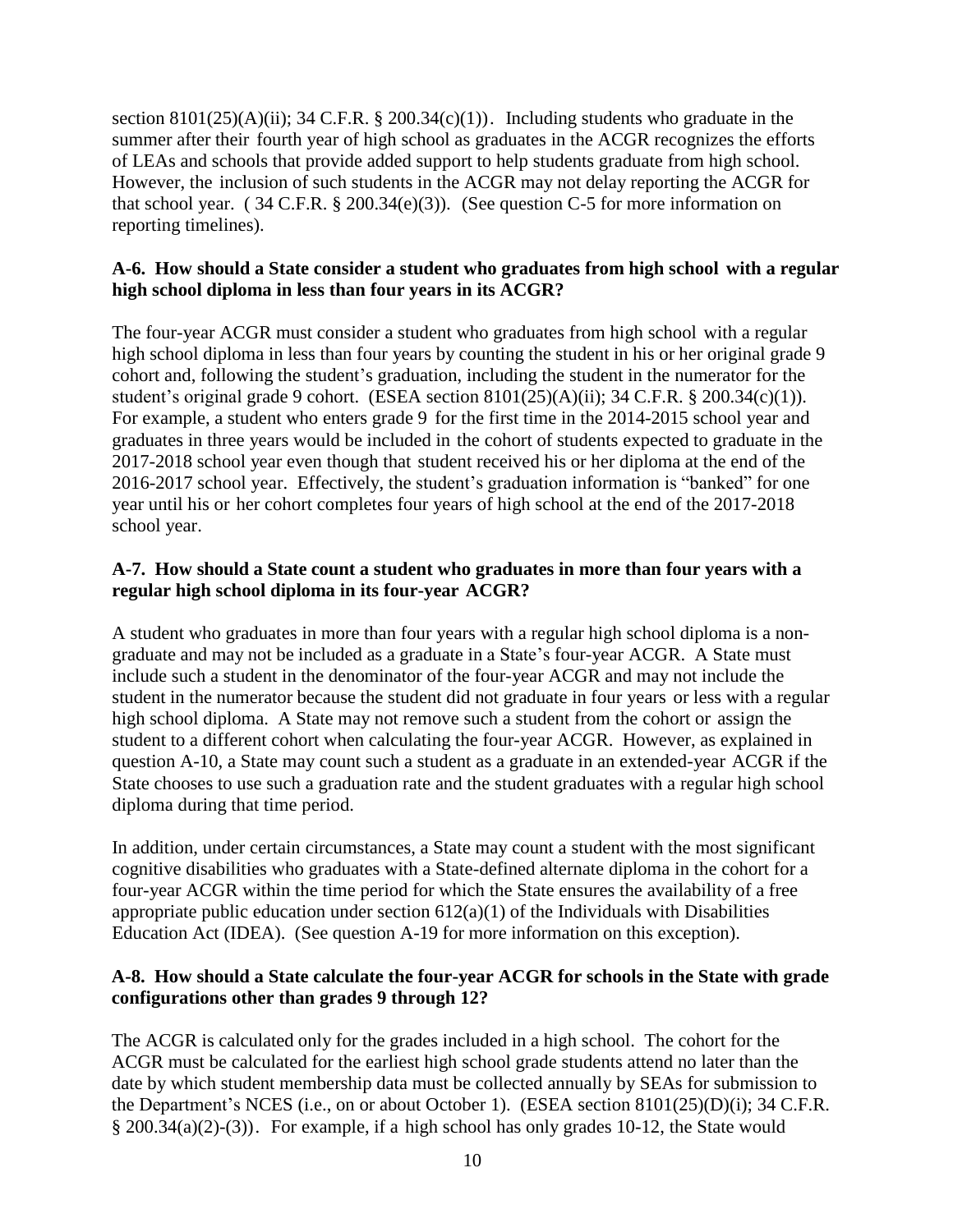calculate the graduation rate for the high school using a three-year ACGR that would include only grades 10-12. The adjusted cohort would consist of first-time grade 10 students in a given year at the high school plus any students who transfer into the cohort during the next three years, minus any students who transfer out, emigrate to another country, transfer to a prison or juvenile facility, or die during the three years. The three-year ACGR would be calculated by dividing the number of students who receive a regular high school diploma in three years or less (plus the number of students with the most significant cognitive disabilities who graduate with a State-defined alternate diploma) by the adjusted cohort.

For schools with a grade 12 that have more than four grades (e.g., schools with grades K through 12 or 7 through 12), a State would calculate the four-year ACGR in the same manner that the State calculates the four-year ACGR for high schools with four grades (i.e., using only grades 9-12 in the school). That is, the State would base the cohort on first-time grade 9 students and follow the procedure identified in question A-1 above.

#### <span id="page-10-0"></span>**Extended-year ACGR definition**

#### <span id="page-10-1"></span>**A-9. What is an extended-year ACGR?**

An extended-year ACGR is an ACGR calculated to include students who graduate from high school in one or more additional years beyond their cohort's original four years in high school. For example, for a given year, a five-year ACGR is the number of students who receive a regular high school diploma five years after their cohort started grade 9 divided by the adjusted cohort of students who started grade 9 five years earlier.

Calculation of an extended-year ACGR follows the same rules as calculation of the four-year ACGR. (See question A-1 for more information on rules for the calculation of the four-year ACGR and Attachment C and D for more information on calculating the four-year ACGR). The following example builds on the example provided in question A-1 to show an example of the calculation of a five-year ACGR for the cohort entering grade 9 for the first time in the fall of the 2014-2015 school year and graduating five years later at the end of the 2018-2019 school year. This example is for a State that offers a State-defined alternate diploma in the cohort for a four-year ACGR.

> (Numerator in the four-year ACGR plus the number of students from the cohort who earned a regular high school diploma by the end of the 2018-2019 school year)

## (Denominator in the four-year ACGR

plus

Number of students who transferred in during the 2018-2019 school year and any students expected to receive a State-defined alternate diploma who were reassigned to the cohort

minus

Number of students who transferred out, emigrated to another country,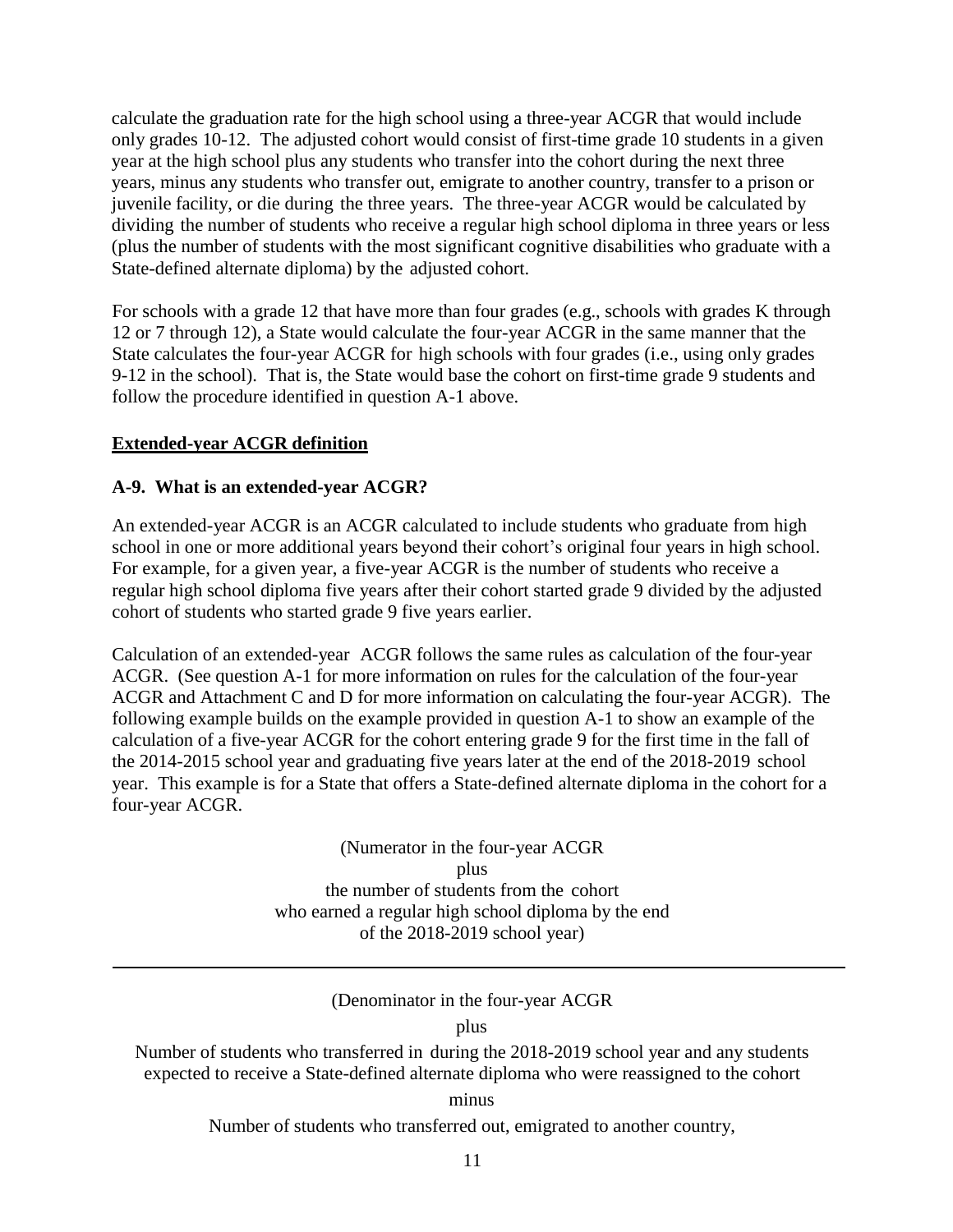transferred to a prison or juvenile facility<sup>8</sup>, or died during the 2018-2019 school year)

## <span id="page-11-0"></span>**A-10. May a State include students who graduate in more than four years with a regular high school diploma in an extended-year ACGR?**

Yes. In addition to the four-year ACGR, a State may use an extended-year ACGR that takes into account students who graduate with a regular high school diploma in more than four years. A State also may use multiple extended-year ACGRs to separately account for students who graduate in different numbers of years (e.g., a five-year and a six-year ACGR). (34 C.F.R. § 200.34(d)(2)). The option to use an extended-year ACGR allows a State to give its LEAs and schools credit for successfully graduating students who take longer than four years to graduate high school with a regular high school diploma. However, a State may not use an extended-year ACGR only for students in one or more particular subgroups (e.g., a five-year ACGR only for students with disabilities). (ESEA section  $1111(h)(1)(C)(iii)(II)$ ).

In calculating an extended-year ACGR, in addition to counting students who receive a regular high school diploma, under certain circumstances, a State may count a student with the most significant cognitive disabilities who graduates with a State-defined alternate diploma in the cohort for an extended-year ACGR even if the student graduates in additional years beyond the time period captured by the extended-year ACGR. See question A-18 for more information on this exception.

# <span id="page-11-1"></span>**A-11. Must a State use an extended-year ACGR?**

 $\overline{\phantom{a}}$ 

No. The use of an extended-year ACGR is voluntary. However, if a State chooses to calculate and use for Title I accountability purposes one or more extended-year ACGRs, the State and its LEAs must report separately from the four-year ACGR, beginning with the first year for which the State calculates an extended-year ACGR, each extended-year ACGR used by the State. (ESEA section 1111(h)(1)(C)(iii)(II); 34 C.F.R. § 200.34(e)(1)(i)).

## <span id="page-11-2"></span>**A-12. If a State uses an extended-year ACGR, must the State use the rate consistently across the State for reporting?**

Yes. A State must clearly define and consistently calculate its four-year ACGR and any extended-year ACGR it chooses to use for Title I purposes, including reporting and accountability, across all LEAs and schools in the State. Additionally, a State also may choose to calculate a graduation rate for other State and local purposes that differs from the requirements in section 8101(23) and (25) of the ESEA. Only the four-year ACGR, and any extended-year ACGR used by the State, may be used to meet Title I requirements, including reporting. (ESEA section  $1111(h)(1)(C(iii)(II))$ .

<sup>&</sup>lt;sup>8</sup> See question B-9 for specific conditions for counting a student who enters a prison or juvenile facility as a transfer.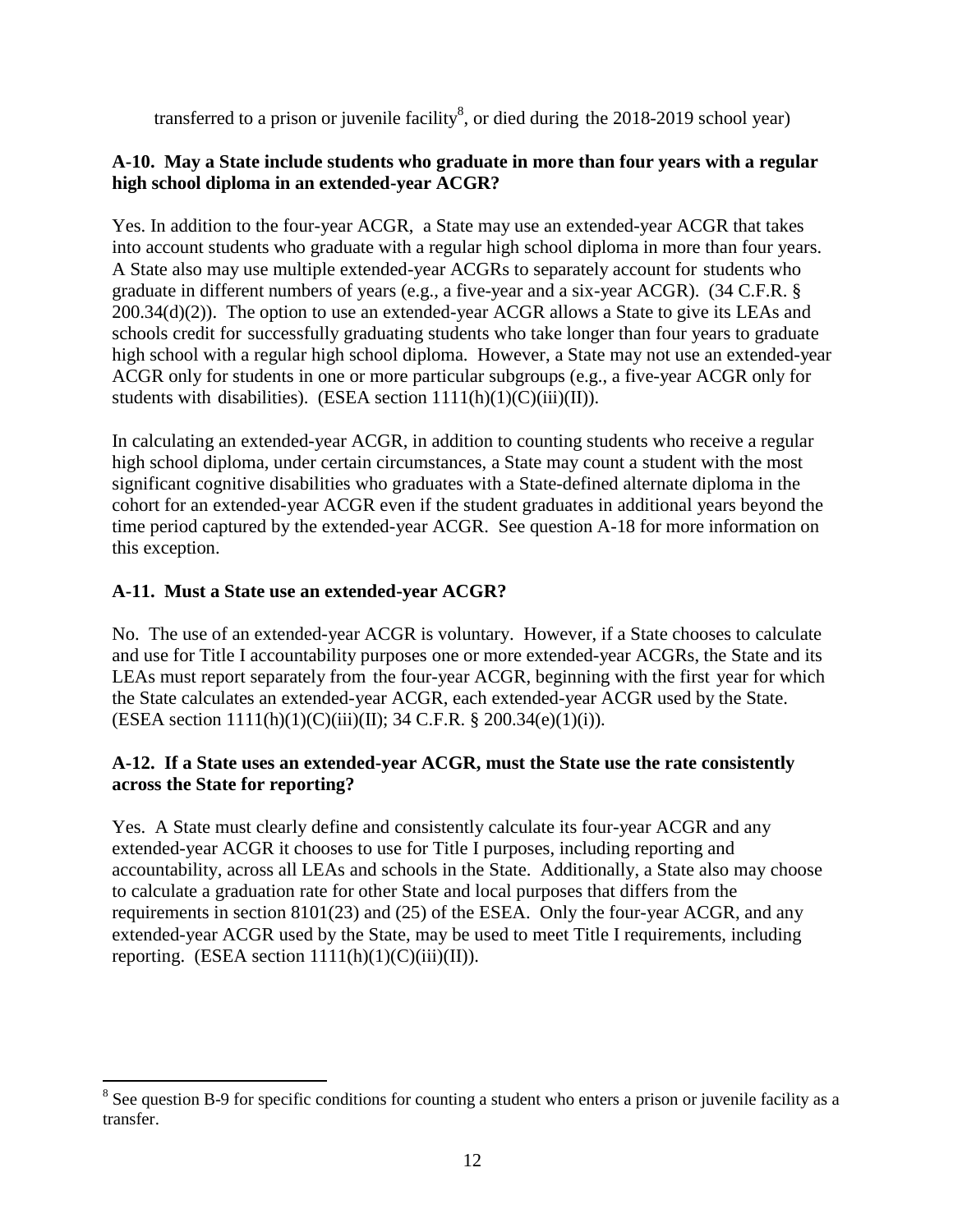#### <span id="page-12-0"></span>**Regular high school diploma**

## **A-13. How is a "regular high school diploma" defined?**

For the purposes of calculating the ACGR, a "regular high school diploma" is the standard high school diploma awarded to the preponderance of students in a State that is fully aligned with the State's standards and does not include a general equivalency diploma, certificate of completion, certificate of attendance, or any other similar or lesser credential, such as a diploma based on meeting Individualized Education Program (IEP) goals. The term "regular high school diploma" also includes any "higher diploma" that is awarded to students who complete requirements above and beyond what is required for a regular high school diploma. (ESEA section 8101(43); 34 C.F.R. § 200.34(c)(2)).

#### <span id="page-12-1"></span>**A-14. May a general equivalency diploma, alternative diploma, certificate of attendance, or diploma based on meeting IEP goals be counted as a regular high school diploma?**

No. A State may not include a recognized equivalent of a diploma as a regular high school diploma for the purpose of calculating the four-year or extended-year ACGR. (ESEA section 8101(43)(B); 34 C.F.R. § 200.34(c)(2)). Thus, students who graduate with a credential other than a regular high school diploma, such as a general equivalency diploma, modified diploma, certificate of completion, certificate of attendance, or a diploma based on meeting a student's IEP goals, may not be counted in the numerator as having earned a regular high school diploma, but must be included in the denominator of the four-year and extended-year ACGR. (See A-18 for how a State may count a student who graduates with a State-defined alternate diploma).

## <span id="page-12-2"></span>**A-15. Why is a diploma based on meeting a student's IEP goals considered a lesser credential?**

Under 34 C.F.R. § 300.320(a)(2), each child's IEP must include a statement of measurable annual goals, including academic and functional goals, designed to: (1) meet the child's needs that result from the child's disability, to enable the child to be involved in and make progress in the general education curriculum, and (2) meet each of the child's other educational needs that result from the child's disability. Although the use of standards-based IEPs has greatly expanded, IEP goals cannot serve as a proxy for determining whether a student has met a State's grade-level academic content standards. Therefore, a diploma based on meeting IEP goals will not provide a sufficient basis for determining that the student has met a State's grade-level academic content standards; rather, it will only demonstrate that the student has attained his or her IEP goals during the annual period covered by the IEP. Therefore, a diploma based on attainment of IEP goals, regardless of whether the IEP goals are fully aligned with a State's grade-level content standards, should not be treated as a regular high school diploma.

## <span id="page-12-3"></span>**State-defined alternate diploma**

## <span id="page-12-4"></span>**A-16. What is a State-defined alternate diploma for students with the most significant cognitive disabilities?**

A State-defined alternate diploma is a diploma that: (1) is standards-based, and (2) aligned with the State's requirements for the regular high school diploma. Under the ESEA, a State has the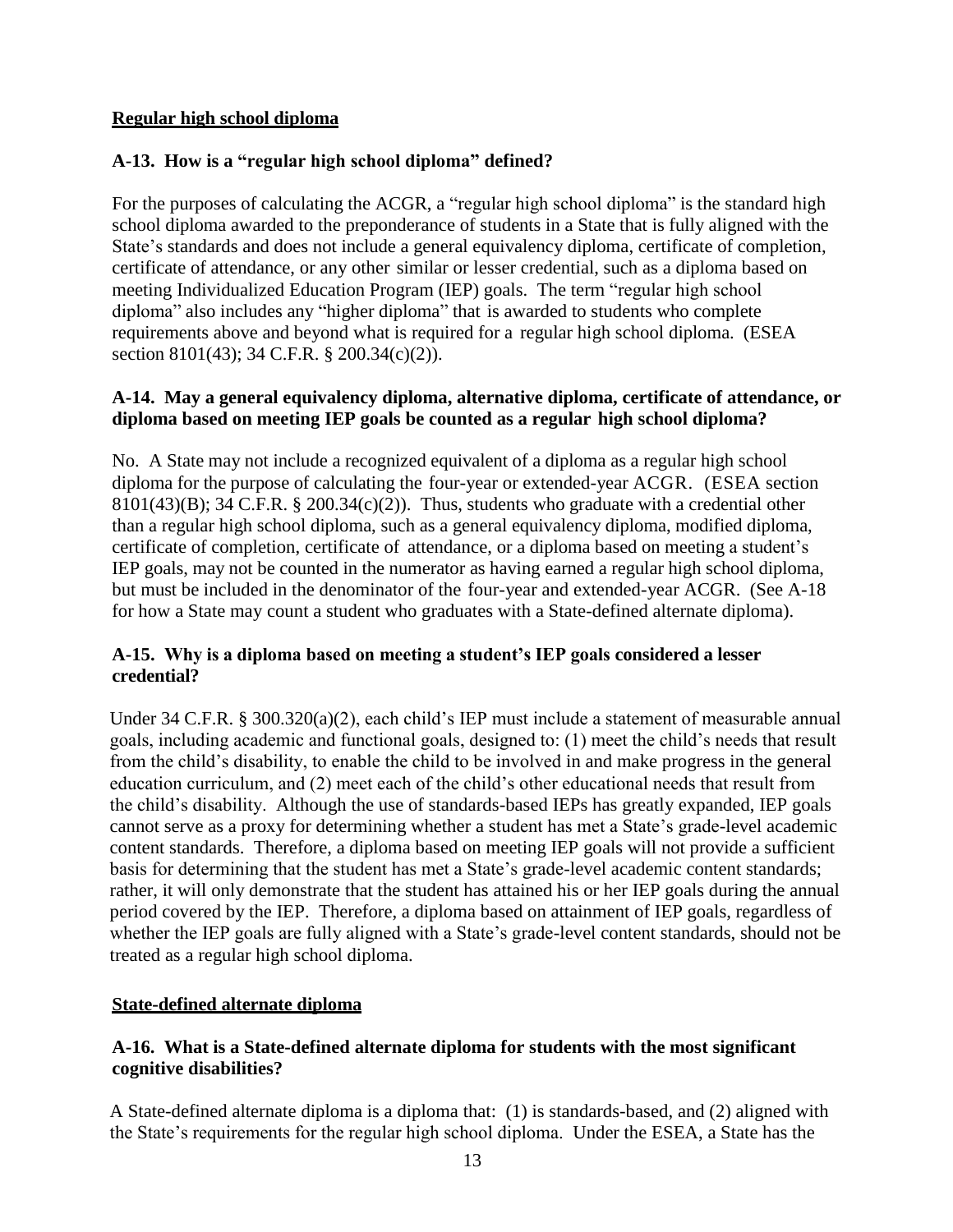option to offer a State-defined alternate diploma to an eligible student with the most significant cognitive disabilities and count the student as a graduate in the State's ACGR if the student receives the State-defined alternate diploma within the time period for which the State ensures the availability of a free appropriate public education (FAPE) under section  $612(a)(1)$  of the IDEA. (ESEA section 8101(23)(A)(ii)(I)(bb), (25)(A)(ii)(I)(bb); 34 C.F.R. § 200.34(a)(1)(ii),  $(c)(3)$ ,  $(d)(1)$ ).

## <span id="page-13-0"></span>**A-17. Is a State-defined alternate diploma the same as a diploma based on meeting a student's IEP goals?**

No. As reflected in question A-16 above, a State-define alternate diploma must be both standards-based and aligned with the State's requirements for a regular high school diploma. Therefore, a diploma based solely on meeting a student's IEP goals cannot meet the definition of a State-defined alternate diploma.

# <span id="page-13-1"></span>**A-18. Who is eligible for a State-defined alternate diploma?**

Only a student with the most significant cognitive disabilities is eligible for a State-defined alternate diploma, and only if the student has taken the State's alternate assessment aligned with alternate academic achievement standards under section 1111(b)(2)(D) of the ESEA and met any other State-defined requirements. (ESEA section 8101(23)(A)(ii)(I)(bb), (25)(A)(ii)(I)(bb); 34 C.F.R. § 200.34(c)(3)).

## <span id="page-13-2"></span>**A-19. How must a State count students with the most significant cognitive disabilities who graduate with a State-defined alternate diploma in the four-year and extended-year ACGR?**

In a State that offers a State-defined alternate diploma, all students must be included in the cohort of entering first-time students in grade 9. (ESEA section 8101(23)(A)(i), (25)(A)(i); 34 C.F.R. § 200.34(a)(2)). Students with the most significant cognitive disabilities who are eligible for a State-defined alternate diploma must remain in the cohort through their fourth year of high school.  $(34 \text{ C.F.R.} \$   $(200.34(b)(5)(i))$ . A State may remove students with the most significant cognitive disabilities who are eligible for a State-defined alternate diploma from the students' original cohort if the students do not graduate in four years when their original cohort completes grade 12, provided the student remains in school working toward the State-defined alternate diploma. Students with the most significant cognitive disabilities who exit with no credentials (i.e., neither a regular high school diploma nor a State-defined alternate diploma) prior to the end of grade 12 must remain in the denominator for the students' grade 9 cohort.

If students with the most significant cognitive disabilities have not graduated or exited with credentials (e.g., regular high school diploma, State-defined alternate diploma) at the time their four-year cohort graduates, a State should remove the students from their original four-year cohort and reassign the students to the four-year cohort graduating in the year of their exit. Such students will then appear in the denominator of the new cohort assignment and, if they receive a State-defined alternate diploma, in the numerator for that cohort's four-year ACGR. The Department recommends that a State code these students within their data systems as potential State-defined alternate diploma recipients. This will ensure that these students are accounted for between their original grade 9 cohort's graduation and the students' actual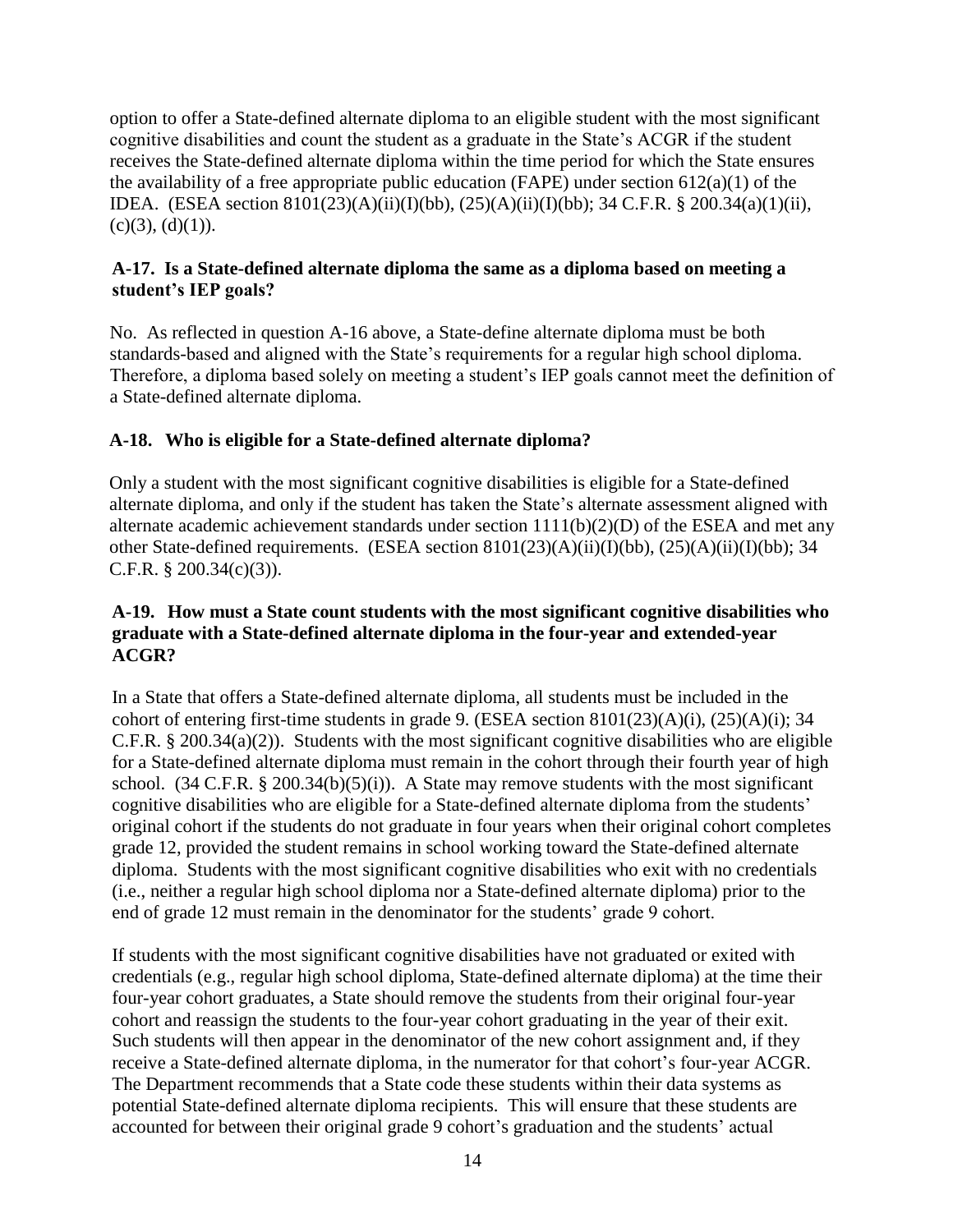graduation or exit from high school. Reassignment of a student to a cohort must take place within the time period for which the State ensures the availability of FAPE for students with disabilities under section  $612(a)(1)$  of the IDEA. At the time of exit, students must be included in the denominator regardless of how they exit (e.g., with a State-defined alternate diploma or certificate of attendance). A student who receives a State-defined alternate diploma is counted in the numerator. A student who receives any other credential or drops out must be counted in the denominator only. A student reassigned to a new cohort will be included in any extendedyear ACGR rate associated with the student's new four-year cohort. (See Attachment E). A student with the most significant cognitive disability who is eligible to receive a regular high school diploma must remain in his or her original cohort for the calculation of the ACGR; only students who receive a State-defined alternate diploma may be reassigned to a different cohort.  $(34 \text{ C.F.R. } § 200.34(a)(1)(ii), (b)(5)).$ 

#### <span id="page-14-0"></span>**A-20. Is there a cap on the number or percentage of students with the most significant cognitive disabilities to whom a State may award a State-defined alternate diploma?**

No. There is no specific cap on the number or percentage of students with the most significant cognitive disabilities to whom a State may award a State-defined alternate diploma. However, under section  $1111(b)(2)(D)$  of the ESEA, a State must ensure that the total number of students assessed in each subject using an alternate assessment aligned with alternate academic achievement standards does not exceed one percent of the total number of students in the State who are assessed in each subject. (Note: there is no similar cap on the percentage of students in an LEA who may be assessed using an alternate assessment aligned with alternate academic achievement standards.) To be eligible for a State-defined alternate diploma, a student must have taken the State's alternate assessment aligned with alternate academic achievement standards. While there is no cap on who may receive a State-defined alternate diploma, because of the connection to the alternate assessment aligned with alternate academic achievement standards under section  $1111(b)(2)(D)$  of the ESEA, the Department expects that, in general, no more than one percent of students graduating in a State in a given year would receive a Statedefined alternate diploma.

## <span id="page-14-1"></span>**SECTION B. CALCULATING THE ACGR**

#### <span id="page-14-2"></span>**Adjusting a cohort**

#### <span id="page-14-3"></span>**B-1. How does a school or LEA "adjust" a cohort?**

The four-year ACGR follows a cohort, or a group of students, who begin as first-time grade 9 students in a particular school year and who graduate with a regular high school diploma in four years or less. An extended-year graduation rate follows the same cohort of students for an additional year or years. The cohort is "adjusted" by adding any student transferring into the cohort and by subtracting any student who, during the years covered by the rate, transferred out, emigrated to another country, transferred to a prison or juvenile facility, or died. (8101(23), (25); 34 C.F.R. § 200.34(b)). Additional requirements for adjusting a cohort apply to students eligible to receive a State-defined alternate diploma, which are described in question A-18.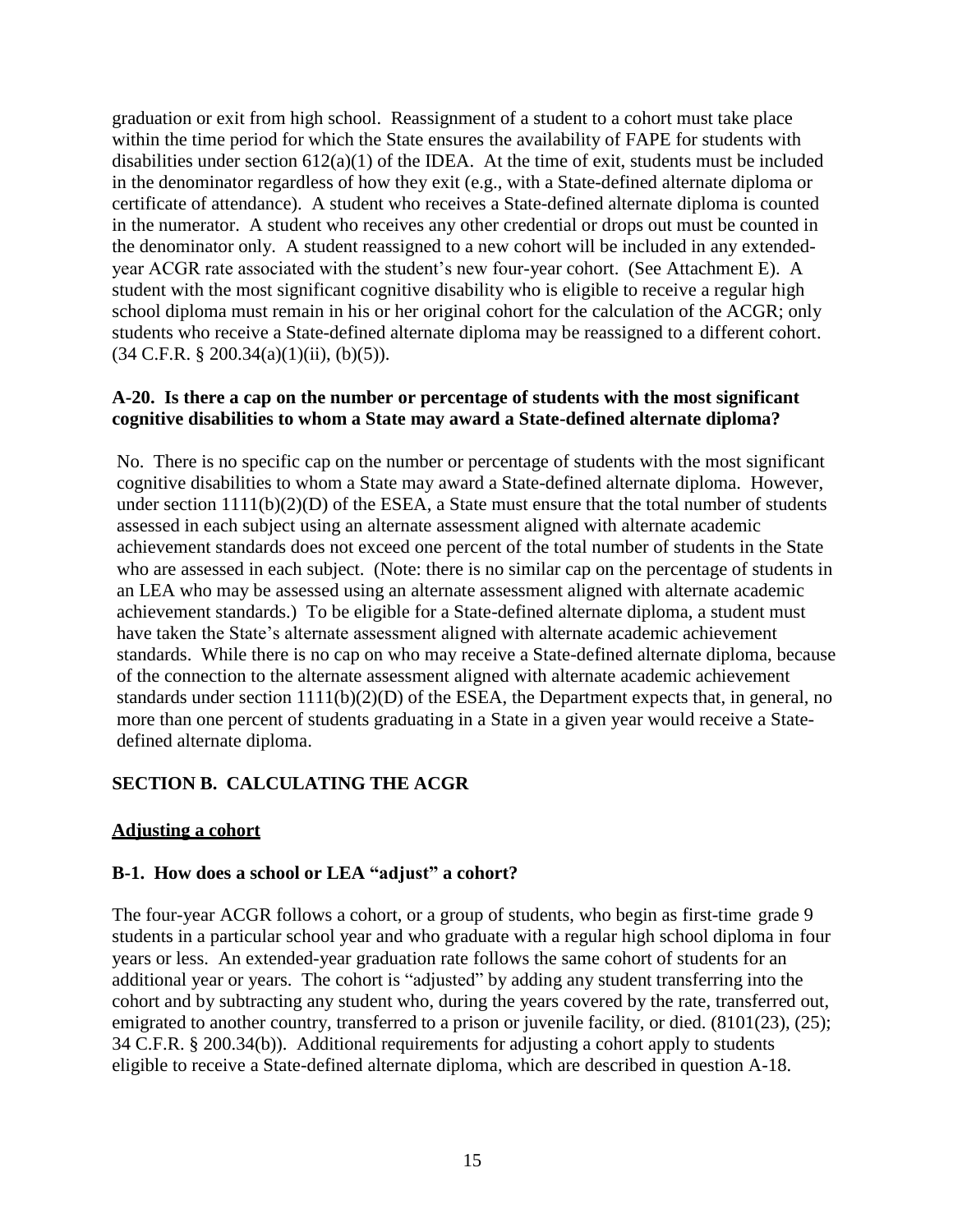#### <span id="page-15-0"></span>**B-2. When may a school or LEA remove a student from a cohort?**

Only a student who transfers out and enrolls in another high school or in an educational program (including a program in a prison or juvenile facility) from which the student is expected to receive a regular high school diploma or State-defined alternate diploma that meets the requirements described in question A-16, emigrates to another country, or dies may be removed from a high school's or LEA's cohort.

Before removing a student from a cohort, a school or LEA must obtain confirmation in writing that the student transferred out, emigrated, transferred to a prison or juvenile facility, or died. A student may not be removed from the cohort for any other reason (see question A-18 for how to include students eligible to receive a State-defined alternate diploma in the cohort). Thus, a State must ensure that its LEAs and schools ensure that a student who drops out of high school is not deemed a transfer for purposes of calculating the ACGR; rather, the student must remain in the adjusted cohort—that is, the denominator of the graduation rate calculation. (ESEA section  $8101(23)(B)$  and  $(25)(B)$ ; 34 C.F.R. § 200.34(b)(3)). Under the ESEA, a State is not required to track and report on the dropout rate, although data on dropouts is collected by the Department independently of these requirements.

## <span id="page-15-1"></span>**B-3. What is the definition of a "transfer"?**

A *transfer into* a cohort occurs when a student enrolls in a high school after the beginning of the entering cohort's first year in high school, up to and including in grade 12. A *transfer out* of a cohort occurs when a student leaves a high school and enrolls in another high school or in an educational program from which the student is expected to receive a regular high school diploma or State-defined alternate diploma that meets the requirements described in question A-16. A State may not count as a transfer a student who is retained in grade, enrolls in a general equivalency diploma program, is transferred to a prison or juvenile facility that does not provide (or from which the student is not expected to receive) a regular high school diploma or a Statedefined alternate diploma that meets the requirements described in question A-16, or leaves high school for any other reason in the four-year or extended-year graduation rate; such students must remain in the adjusted cohort (i.e., must be included in the denominator of the graduation rate for that cohort). (ESEA section 8101(23)(C) and (25)(C); 34 C.F.R. § 200.34(b)(2)-(3)).

A *transfer into* a cohort occurs when a student enrolls in a high school after the beginning of the entering cohort's first year in high school, up to and including in grade 12. A *transfer out* of a cohort occurs when a student leaves a high school and enrolls in another high school or in an educational program from which the student is expected to receive a regular high school diploma or State-defined alternate diploma that meets the requirements described in question A-16. A State may not count as a transfer a student who is retained in grade, enrolls in a general equivalency diploma program, is transferred to a prison or juvenile facility that does not provide (or from which the student is not expected to receive) a regular high school diploma or a Statedefined alternate diploma that meets the requirements described in question A-16, or leaves high school for any other reason in the four-year or extended-year graduation rate; such students must remain in the adjusted cohort (i.e., must be included in the denominator of the graduation rate for that cohort). (ESEA section 8101(23)(C) and (25)(C); 34 C.F.R. § 200.34(b)(2)-(3)).

#### <span id="page-15-2"></span>**B-4. When a student transfers into a high school, to which cohort should a school or LEA**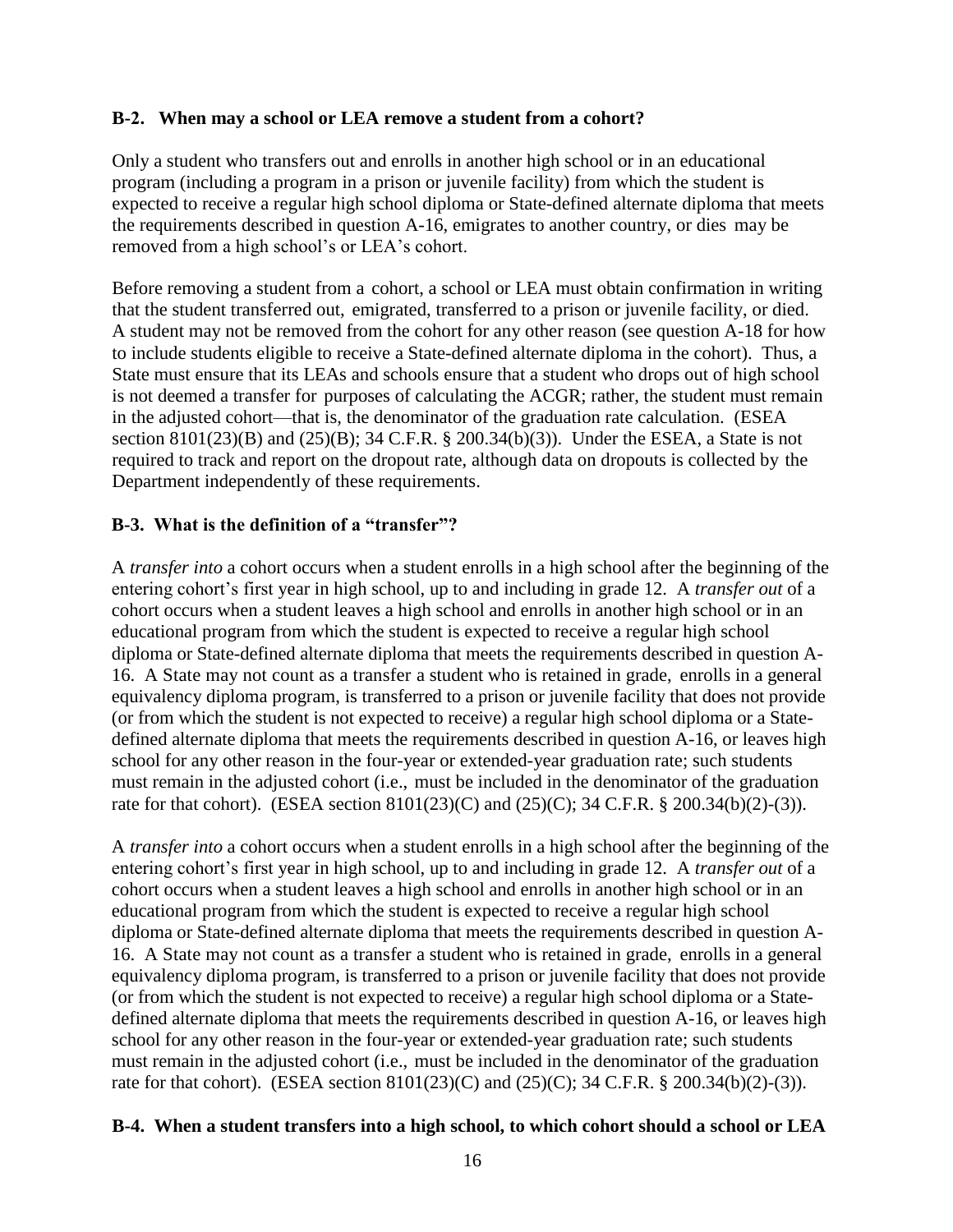#### **assign the student?**

A student who transfers into a high school must be assigned to the cohort in which the student started grade 9 for the first time. This information should be easily obtained for the vast majority of students who transfer into a high school. A State's longitudinal data system will provide this information for students who transfer between high schools within the State. Schools and LEAs should make every effort to obtain this information for students who transfer from another State or another country.

If a student who has repeated a grade transfers into a high school, the student must be assigned to the cohort in which the student started grade 9 for the first time. Unless the student skipped a grade later in high school or caught up with the original cohort in some other manner, that student could not graduate within four years of starting grade 9.

#### <span id="page-16-0"></span>**B-5. How may a school or LEA count a student who re-enrolls in a public high school after having dropped out of school for a period of time in the four-year or extended-year ACGR?**

For a State to meet the requirements for calculating the ACGR, a State will need to have in place an accurate student record system that can track the progress of individual students over time. This system must record when a student has dropped out of school (and may not count him or her as a student who has transferred out). If, for example, a student who was a first-time student in grade 9 in the 2014-2015 school year drops out after  $10<sup>th</sup>$  grade at the end of the 2015-2016 school year, and then re-enrolls into a different high school in 2017-2018, that student may be deemed to have transferred into the receiving high school and should be assigned to the cohort in which the student was a member when he or she started grade 9 for the first time (the 2014-2015 school year). Unless the student skipped a grade later in high school or caught up with the original cohort in some other manner, that student could not graduate within four years of starting grade 9, and therefore would count as a non-graduate in the fouryear graduation rate. However, if the student graduates in more than four years, he or she may be counted as a graduate in an extended-year graduation rate, if the State chooses to use one. As long as the student re-enrolls before the State determines the four-year graduation rate for that student's cohort, the student would no longer be recorded as a dropout in the first high school and, at that point, the student would be removed from the first high school's cohort. The student record system should be adjusted accordingly.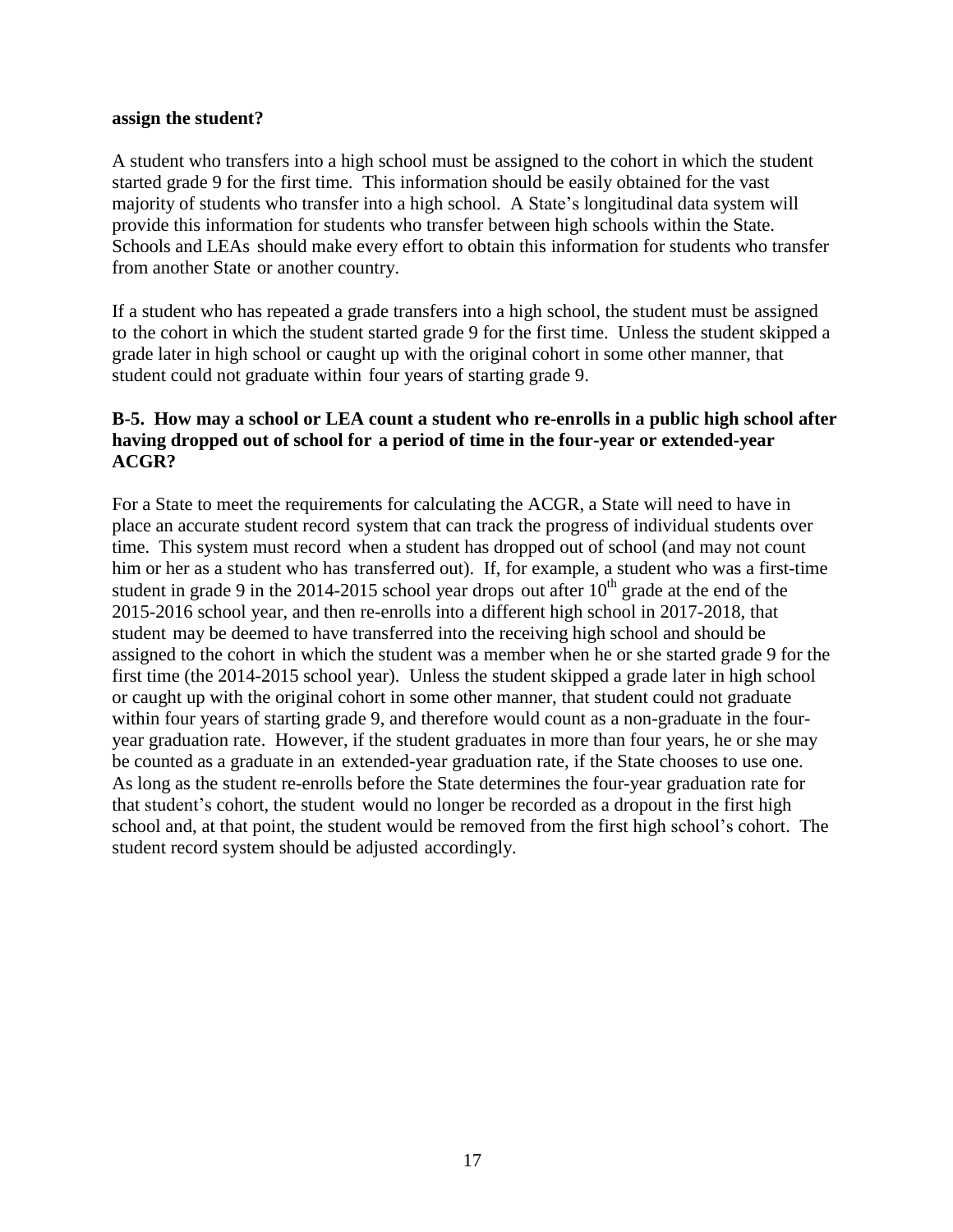#### <span id="page-17-0"></span>**B-6. May a school or LEA count a student as a transfer if the student leaves a public high school and enrolls in a private school?**

It depends. If a student leaves a public high school to enroll in a private school at the discretion of the student's parents, that student would be considered a transfer out. (ESEA section 8101(23)(C) and (25)(C); 34 C.F.R. § 200.34(b)(3)(i)). (See question B-12 regarding the official written documentation required to count a student as a transfer in calculating the fouryear or extended-year graduation rate.) However, if a student with a disability is placed in a private school by an LEA in order to meet the student's special education and related services needs under the IDEA, the LEA remains responsible for ensuring that the student receives a free appropriate public education while placed in the private school. (34 C.F.R. § 300.146). In this situation, the student may not be considered a transfer out.

## <span id="page-17-1"></span>**B-7. May a school or LEA consider a student to be a transfer if the student leaves a public high school to be homeschooled?**

Yes. A student who leaves a public high school to be homeschooled would be considered to be a transfer if the homeschool program meets the State's requirements for compulsory attendance or other State laws or policies applicable to homeschools. Some students who leave a public high school to be homeschooled may continue to take courses from the public high school. If that student is considered by the State to be primarily a homeschooled student and the State has appropriate documentation of the transfer, then the student would not be required to be included in the adjusted cohort graduation rate calculation for the public high school. (See question B-12 for examples of official written documentation needed to confirm that a student has transferred to a homeschool program).

#### <span id="page-17-2"></span>**B-8. May a school or LEA consider a student to be a transfer if the student leaves a public high school and enrolls in another educational program?**

A student who leaves a public high school and enrolls in another educational program may be considered a transfer only if that educational program is one from which a student can expect to receive a regular high school diploma or State-defined alternate diploma that meets the requirements described in question A-16. For instance, if a student leaves a public high school because the student is placed in a dropout recovery center, the student would be a transfer if the center provides, and the student enrolls in, an educational program from which the student is expected to receive a regular high school diploma (as defined in ESEA section 8101(43)) or State-defined alternate diploma that meets the requirements described in question A-16. Otherwise, the student may not be considered a transfer and must remain in the sending school's adjusted cohort for purposes of calculating the four-year and extended-year graduation rates.

## <span id="page-17-3"></span>**B-9. May a school or LEA consider a student to be a transfer if the student leaves a public high school to enter a prison or juvenile facility?**

A student who leaves high school to enter a prison or juvenile facility may be considered a transfer only after an adjudication of delinquency and if the student is in a prison or juvenile facility that has a school (as defined under State law) or provides an educational program from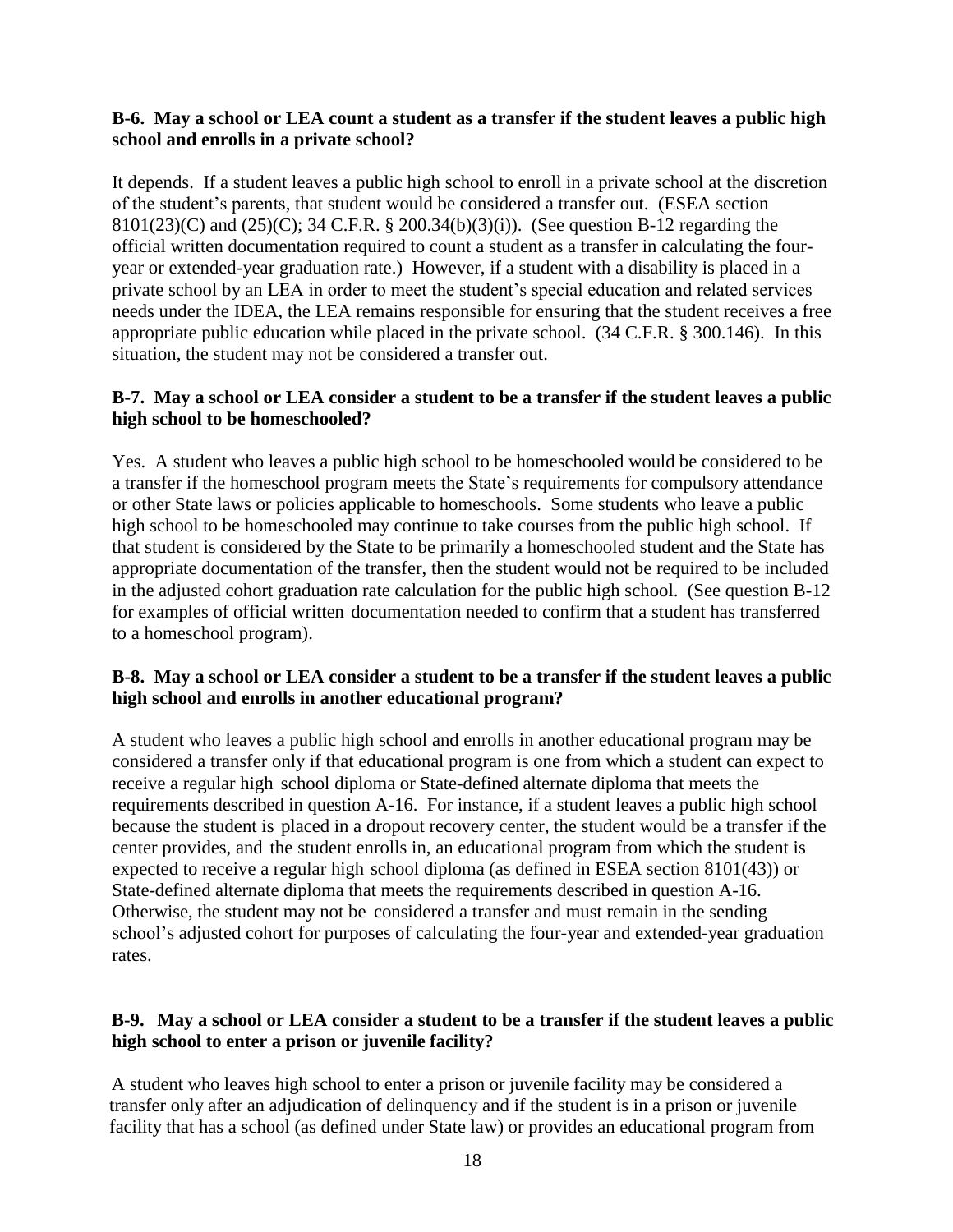which the student is expected to receive a regular high school diploma or State-defined alternate diploma that meets the requirements described in question A-16 during the period in which the student is assigned to the prison or juvenile facility. If the facility does not have a school or educational program, or provides an educational program that does not offer a regular high school diploma or State-defined alternate diploma that meets the requirements described in question A-16, the student may not be considered a transfer, may not be removed from the cohort, and must remain in the denominator of the graduation rate calculation for the school, LEA, and State in which the student last attended high school. Further, if a student is not expected to be in a facility for sufficient duration to receive a regular high school diploma or State-defined alternate diploma that meets the requirements described in question A-16 (i.e., if the student will leave the facility prior to his or her high school graduation and therefore is expected to return to the student's sending high school or another high school), the student may not be removed from the cohort of the sending school.  $(34 \text{ C.F.R } § 200.34(b)(3)(iii))$ .

## <span id="page-18-0"></span>**B-10. How must a school or LEA treat a student who has been detained and is awaiting adjudication?**

A student who is in a prison or in a juvenile facility awaiting a hearing or release and not yet adjudicated as delinquent may not be removed from the cohort of the sending school or LEA. Instead, the school or LEA must wait until the student has received such adjudication and determined that the student will transfer to a facility that has a school or educational program from which the student can expect to receive a regular high school diploma or State-defined alternate diploma that meets the requirements described in question A-16 during the time period in which the student is assigned to the prison or juvenile facility.

If a student's cohort graduates while the student is awaiting adjudication, and the student has not met the graduation requirements for the State, the student must remain in the cohort of the sending school but cannot be counted as a graduate. However, such student could be counted in an extended-year graduation rate, if extended-year rates are adopted by the State, for the school or facility to which the student is assigned if the student completes his or her graduation rate requirements in additional years beyond the student's fourth year. (34 C.F.R § 200.34(b)(3)(iii)).

#### <span id="page-18-1"></span>**Required documentation for adjusting a cohort**

#### <span id="page-18-2"></span>**B-11. Why is written confirmation required before a student may be removed from a cohort?**

Before a student is removed from a cohort, a school or LEA must have written confirmation that a student has transferred, emigrated to another country, transferred to a prison or juvenile facility, or died. (ESEA section 8101(23)(B) and (25)(B); 34 C.F.R. § 200.34(b)(3)). Written documentation facilitates audits and, thus, will help ensure that a school, LEA, and State have an accurate measure of graduation rate. Often a State and LEA have classified as a transfer a student who leaves a high school for any reason, even if the student does not enroll in another school or in an educational program from which the student can expect to receive a regular high school diploma or State-defined alternate diploma that meets the requirements described in question A-16.

Unless a school or LEA can confirm in writing that a student has transferred out, emigrated to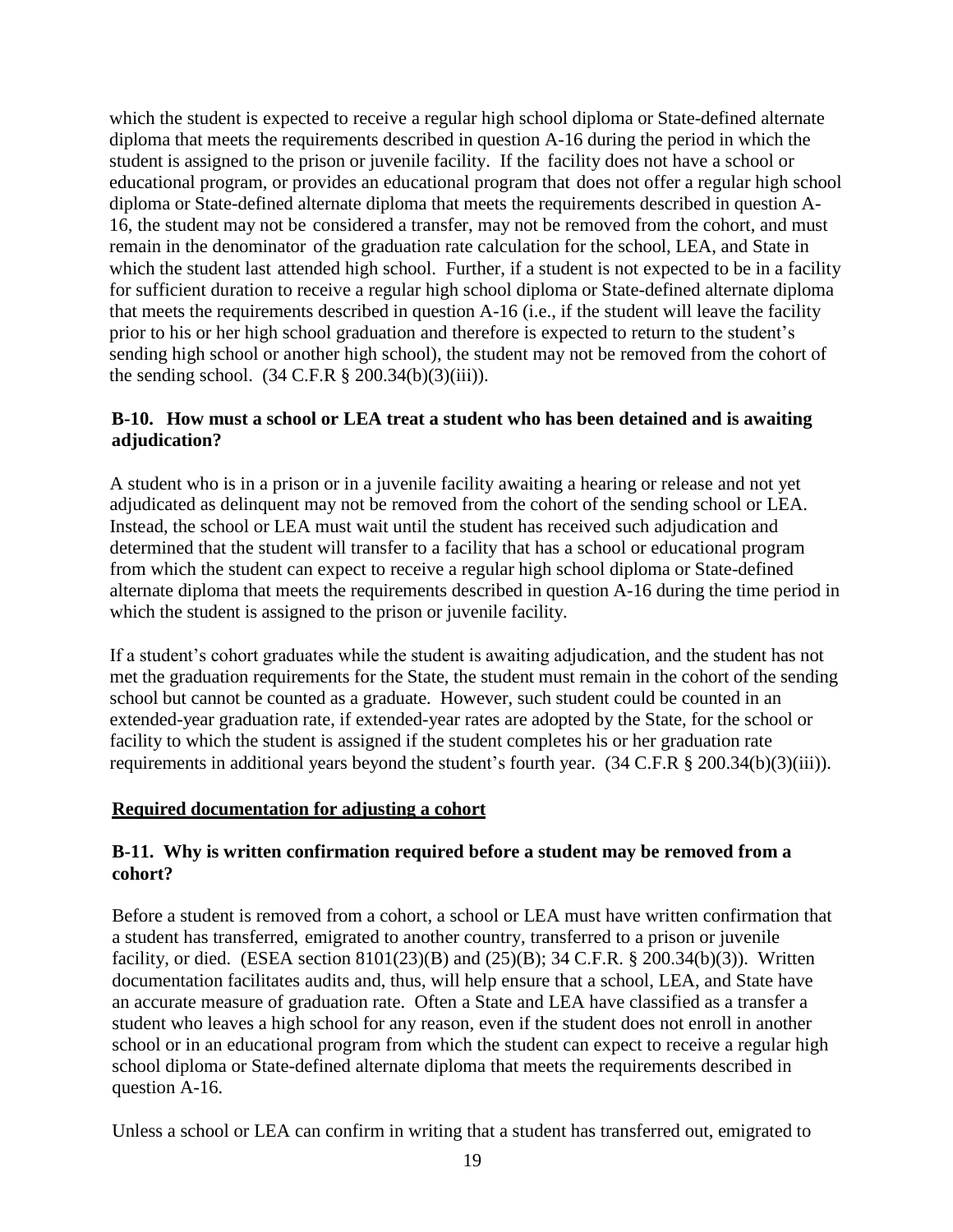another country, transferred to a prison or juvenile facility, or died, the school or LEA must continue to consider that student to be in the adjusted cohort for purposes of calculating the four-year or extended-year graduation rate.

## <span id="page-19-0"></span>**B-12. What documentation is required to confirm that a student has transferred out--i.e., transferred to another high school or to an educational program from which the student is expected to receive a regular high school diploma or State-defined alternate diploma?**

To confirm that a student transferred out, a school or LEA must have "official written documentation" that a student has transferred to another high school or to an educational program from which the student is expected to receive a regular high school diploma or Statedefined alternate diploma that meets the requirements described in question A-16. (ESEA section  $8101(23)(C)(ii)$  and  $(25)(C)$ ; 34 C.F.R. § 200.34(b)(3)(i)). In the case of a student who moves to another public school within the State, that transfer would most likely be officially documented and recorded in the State's data system; thus, a record from the State's data system would be considered official written documentation. Other examples of official written documentation include: a request for student records from a receiving public or private high school or an educational program (that offers a regular high school diploma or alternate diploma that meets the requirements described in question A-16); or a written record of a response from an official in the receiving school or program acknowledging the student's enrollment.

With respect to a home-schooled student, official written documentation may include, for example, a letter of withdrawal or other written confirmation from the parent or guardian; any documentation that meets the homeschool notification or compulsory attendance requirements in the State; or any other written documentation accepted in the State to verify a child is homeschooled. A conversation with a parent or neighbor of a student, for instance, would not be considered official written documentation of a transfer.

## <span id="page-19-1"></span>**B-13. What documentation is required to confirm that a student has emigrated to another country?**

A school or LEA must have written confirmation that a student has emigrated to another country but need not obtain official written documentation. (ESEA section 8101(23)(B) and  $(25)(B)$ ; 34 C.F.R. § 200.34(b)(3)(ii)). For example, if a parent informs a school administrator that the family is leaving the country, the school administrator may document this conversation in writing and include it in the student's file. The regulations do not require written documentation to be "official" for a student who emigrates to another country because the Department recognizes that it may be difficult, if not impossible, to obtain transcripts or other official documentation from another country confirming that the student is enrolled in school.

## <span id="page-19-2"></span>**B-14. What documentation is required to confirm that a student is deceased?**

A school or LEA must have written confirmation that a student is deceased before removing the student from the cohort. (ESEA section 8101(23)(B) and (25)(B); 34 C.F.R. § 200.34(b)(3)(iv)). A letter from a parent or an obituary or death notice is sufficient documentation. Official written documentation of a student's death, such as a death certificate, is not necessary.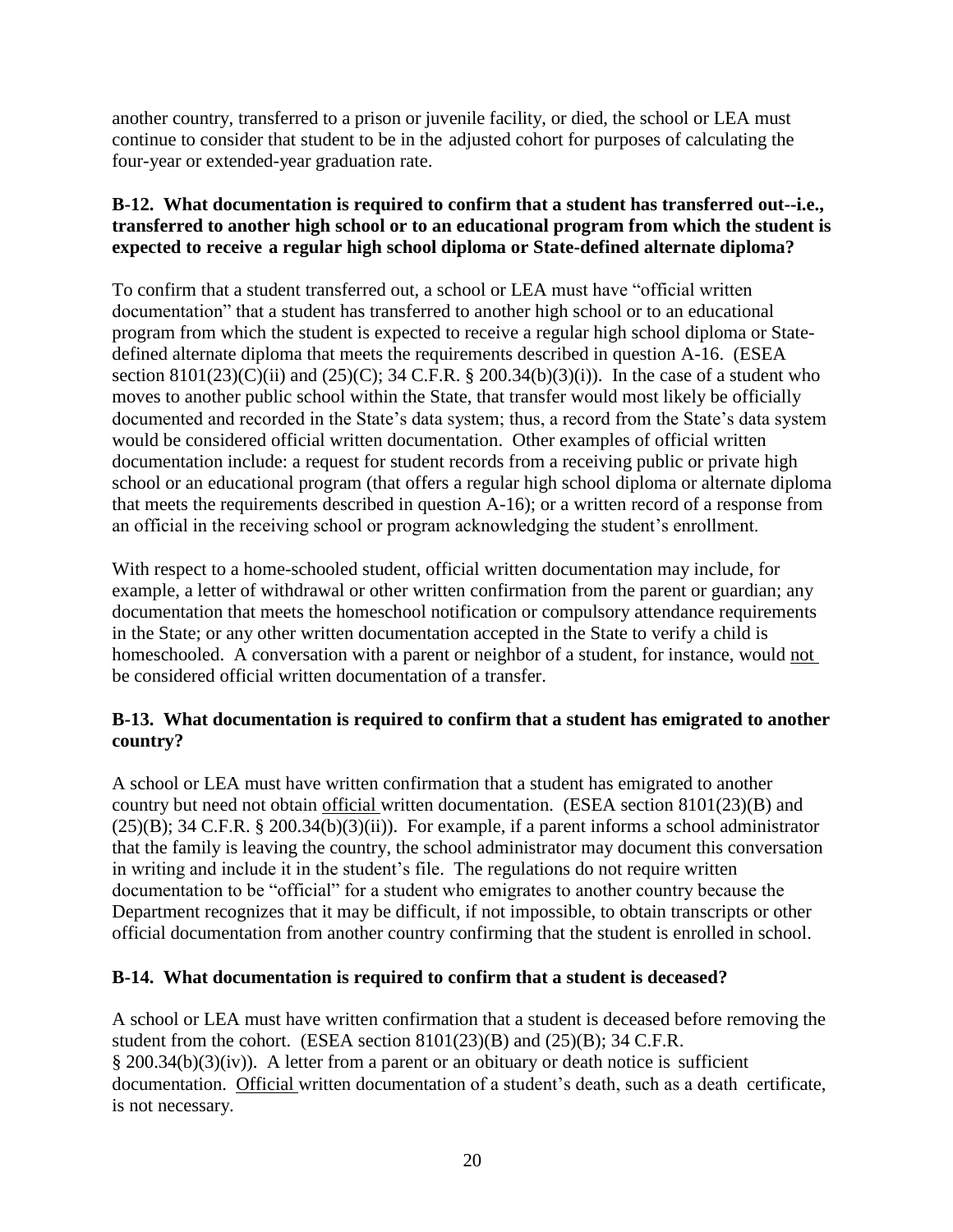#### <span id="page-20-0"></span>**B-15. How can a school or LEA confirm the transfer of a migrant student?**

The Department's Migrant Student Information Exchange system includes information on migrant students that can be accessed by all States and LEAs to help ensure that the academic records of these highly mobile students are preserved during their frequent moves. This system should be used to by States and LEAs in documenting the enrollment of migratory students, as defined in section 1309 of the ESEA, in another school or in an educational program from which a student is expected to receive a regular high school diploma or State-defined alternate diploma that meets the requirements described in question A-16.

#### <span id="page-20-1"></span>**B-16. If, after multiple attempts, an LEA cannot obtain official written documentation that a student has transferred out, may the LEA remove the student from the cohort?**

No. Although in some cases it may be difficult for an LEA to obtain official written documentation of a student's transfer, the student may not be removed from the cohort simply because the student's status cannot be documented. Removing from the cohort a student whose status cannot be documented could produce an inaccurate graduation rate if that student dropped out of school rather than transferred. It is critical that an LEA carefully document student transfers and accurately calculate the graduation rate in order to (a) give parents and the public accurate information about the success of a school, LEA, and State in graduating students and (b) ensure that accountability determinations are based on valid graduation rate calculations. States should establish clear and consistent business rules and data checks to safeguard against incorrect coding of students who leave a school or LEA. Along with establishing business rules, States should also train staff on how to properly code student transfers.

## <span id="page-20-2"></span>**B-17. How should a school or LEA count a student who has not graduated in four years with a regular high school diploma but has begun participation in postsecondary programs?**

Some students participate in dual or concurrent enrollment programs, meaning a program offered by a partnership between an institution of higher education and an LEA, in which the student enrolls in postsecondary courses and earns credits that count toward the completion of a postsecondary degree prior to the student's exit from high school. (ESEA section 8101(15)). In order to take advantage of these opportunities, a student participating in these programs often remains in high school beyond a fourth year and exits with a high school diploma and college credit. In the case of those students who remain in high school beyond the fourth year as part of a dual or concurrent enrollment program in order to receive college credit, a State may count those students as graduates in the four-year ACGR along with other members of their four-year cohort, provided the students have, by the end of the student's fourth year, completed all the requirements that would be necessary to receive a regular high school diploma in the State (e.g., the minimum courses required or other requirements established by the State for all students). A student may *not* be counted as a graduate in the four-year ACGR if the student has not met all the requirements to receive a regular high school diploma (but could be included in an extended-year ACGR, if adopted by the State, once the student receives a regular high school diploma). A student should *not* be counted as graduating in four years if the postsecondary courses the student is taking are not offered through a partnership program as described in ESEA section 8101(15).

#### <span id="page-20-3"></span>**B-18. How must a student be counted in the ACGR if the student has not attended the**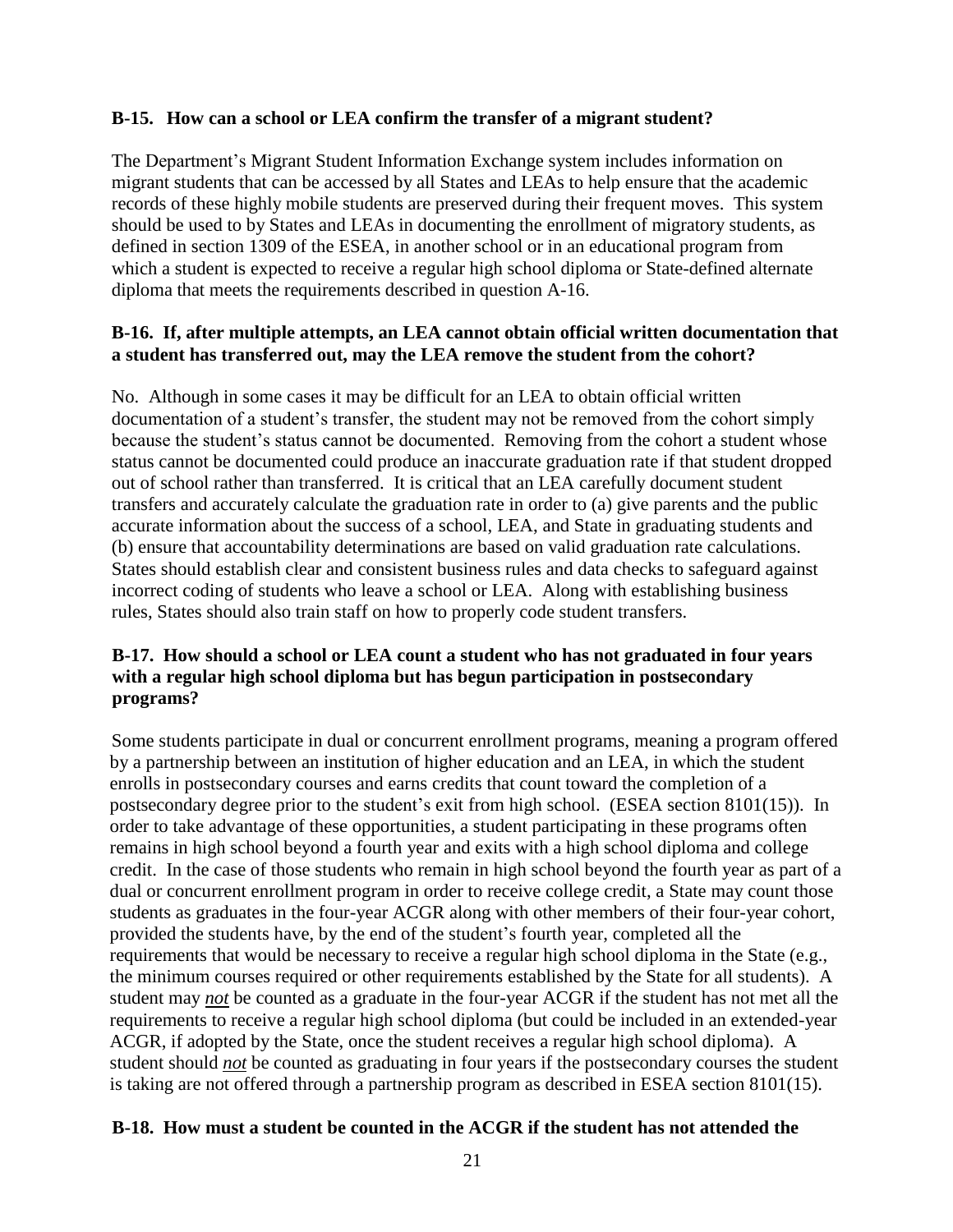#### **same school for at least half of a school year?**

A student who transfers into a school must be assigned to the cohort corresponding to the student's first year in grade 9 and must be included in the school's ACGR calculation. A high school student who has exited high school without a regular high school diploma or Statedefined alternate diploma and without transferring to another high school that grants a regular high school diploma or State-defined alternate diploma that meets the requirements described in question A-16 during such school year, and who has not attended the same school within an LEA for at least half of a school year, must be included in the ACGR for the purposes of reporting on State and LEA report cards. (ESEA section  $1111(c)(4)(F)$ ). For the report cards, an SEA has options for how to include such a student in ACGR calculations at the school level. An SEA may calculate the graduation rate indicator by assigning such student to:

- The high school at which such student was enrolled for the greatest proportion of school days while enrolled in grades 9 through 12, or
- The high school in which the student was most recently enrolled.

While the SEA may choose either option described above for including those students in its calculations, it must use the same approach for all LEAs and schools in the State. (ESEA section 1111(c)(4)(F); 34 C.F.R. § 200.34(f)).

# <span id="page-21-0"></span>**SECTION C. IMPLEMENTATION AND REPORTING**

## <span id="page-21-1"></span>**Implementation**

 $\overline{\phantom{a}}$ 

## <span id="page-21-2"></span>**C-1. How must a State address the inclusion of the ACGR in its accountability system?**

To receive Title I funds, each State must submit to the Secretary a consolidated State plan or an individual Title I program plan, and each such plan must describe the statewide accountability system the State will implement for Title I. (ESEA section 1111(a)). Each statewide accountability system must include ambitious State-designed long-term goals, including measurements of interim progress toward meeting goals for high school graduation rates, specifically the four-year ACGR, and, at the State's discretion, one or more extended-year  $\widehat{ACGRs}$ . (ESEA section 1111(c)(4)(A)). A State and its LEAs must annually calculate the four-year ACGR according to ESSA requirements beginning with ACGR data for the 2017- 2018 school year and report the results no later than December 31, 2018; this includes calculating the ACGR for subgroups of children who are homeless and children who are in foster care. (34 C.F.R. § 200.30(e)).

## <span id="page-21-3"></span>**C-2. If a State offers a State-defined alternate diploma to an eligible student with the most**

<sup>&</sup>lt;sup>9</sup> Regulations regarding consolidated State plans and statewide accountability systems under Title I, Part A are available at [https://www.gpo.gov/fdsys/pkg/FR-2016-11-29/pdf/2016-27985.pdf.](https://www.gpo.gov/fdsys/pkg/FR-2016-11-29/pdf/2016-27985.pdf) The Department's State Template for the Consolidated State Plan Under the Every Student Succeeds Act is available on ED's website at

<http://www2.ed.gov/policy/elsec/leg/essa/essa-consolidated-state-plan-final.docx> and the Department's State Assurances Template Under the Every Student Succeeds Act is available on ED's website at [http://www2.ed.gov/policy/elsec/leg/essa/essa-state-plan-assurances-final.docx.](http://www2.ed.gov/policy/elsec/leg/essa/essa-state-plan-assurances-final.docx)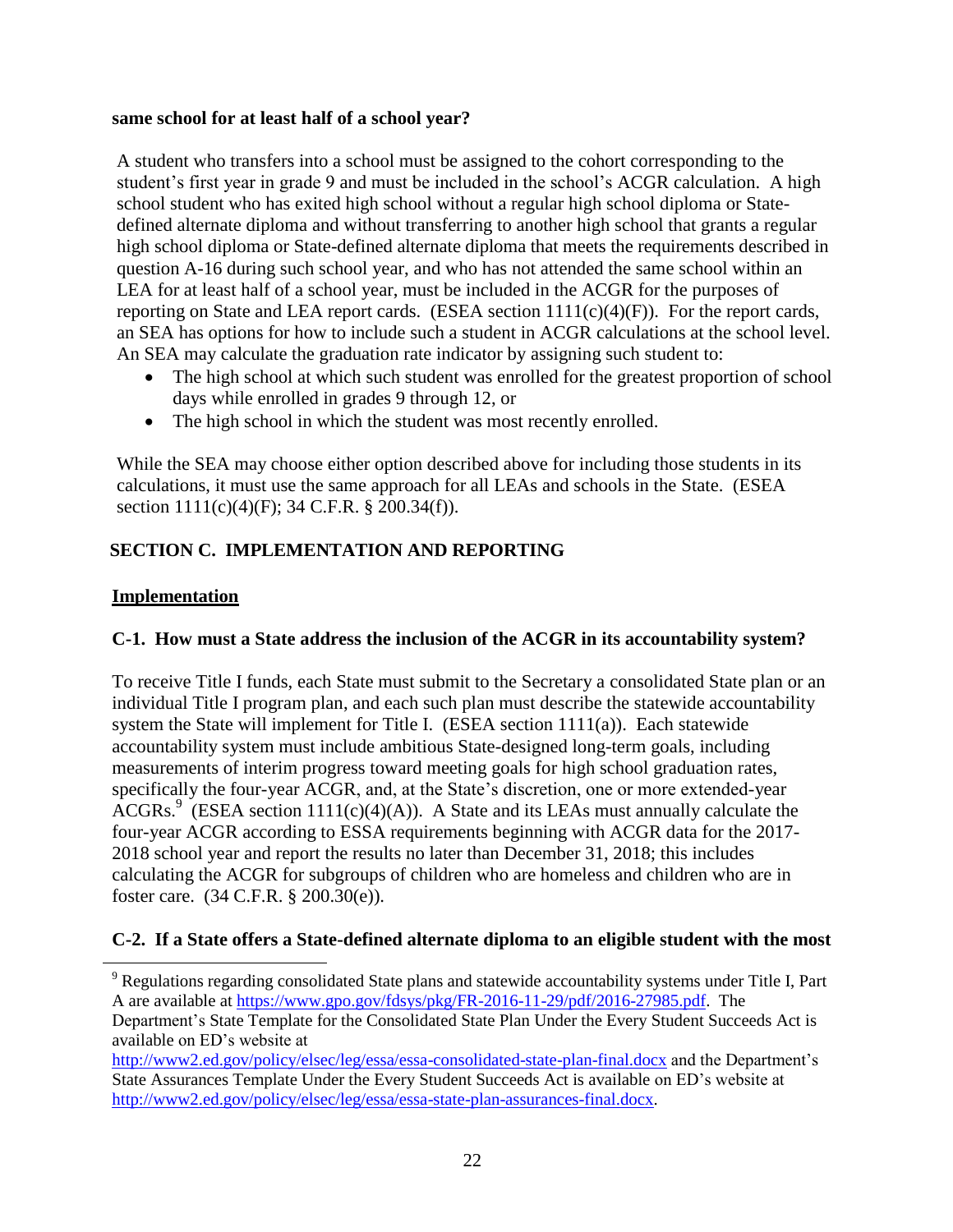## **significant cognitive disabilities, when must the State begin including in its ACGR calculations students with the most significant cognitive disabilities who receive a Statedefined alternate diploma?**

If a State offers a State-defined alternate diploma to an eligible student with the most significant cognitive disabilities, the State must begin including students with the most significant cognitive disabilities who receive a State-defined alternate diploma in its ACGR calculations as soon as it has the data available to do so, but not earlier than ACGR data for the 2017-2018 school year. (34 C.F.R. § 200.34).

## <span id="page-22-0"></span>**C-3. What are a State's responsibilities for ensuring the quality of data used to calculate its ACGR?**

Each State is responsible for ensuring the integrity and quality of its ACGR calculations and the data it uses for these calculations. A State addresses this responsibility by putting in place the policies, procedures, infrastructure, and internal controls necessary for collecting accurate data and correctly calculating the ACGR. Such policies, procedures, infrastructure, and internal controls may include:

- A fully operational data system for collecting and maintaining all required data;
- Clear business rules for ACGR calculations, such as clearly defined cohort start dates and rules for determining subgroup membership;
- Data quality checks for information collected and stored by the data system (e.g., for ensuring there are no duplicated student counts);
- Official documents related to submission or verification of data in the data system that LEAs are required to submit to the State;
- Guidance, information and tools for LEAs and schools to accurately collect and report in a timely manner data all required data (e.g., a State data dictionary, instructions for data entry, guidance regarding required documentation for removing students from a cohort); and
- Procedures for monitoring LEAs' and schools' reporting of ACGR data and maintenance of required documentation.

## <span id="page-22-1"></span>**C-4. In reporting the ACGR, how should a State and its LEAs address changes to the State's requirements for awarding a regular high school diploma?**

A State and its LEAs must include ACGR data on their annual report cards regardless of any changes to the State's requirements for earning a regular high school diploma. However, ACGR data are most useful to parents, educators, policymakers, and the public when the data can be compared across years. Certain changes, such as changes in a State's requirements for earning a regular high school diploma, or a change to include in a State's ACGR calculation students with the most significant cognitive disabilities who receive a State-defined alternate diploma, may affect the meaning of comparisons of the ACGR over time. As such, if a State makes a change that affects the meaning of its ACGR data, the State and its LEAs should report the ACGR data with transparent and understandable notes about the implications of the changes for the meaning and uses of the data.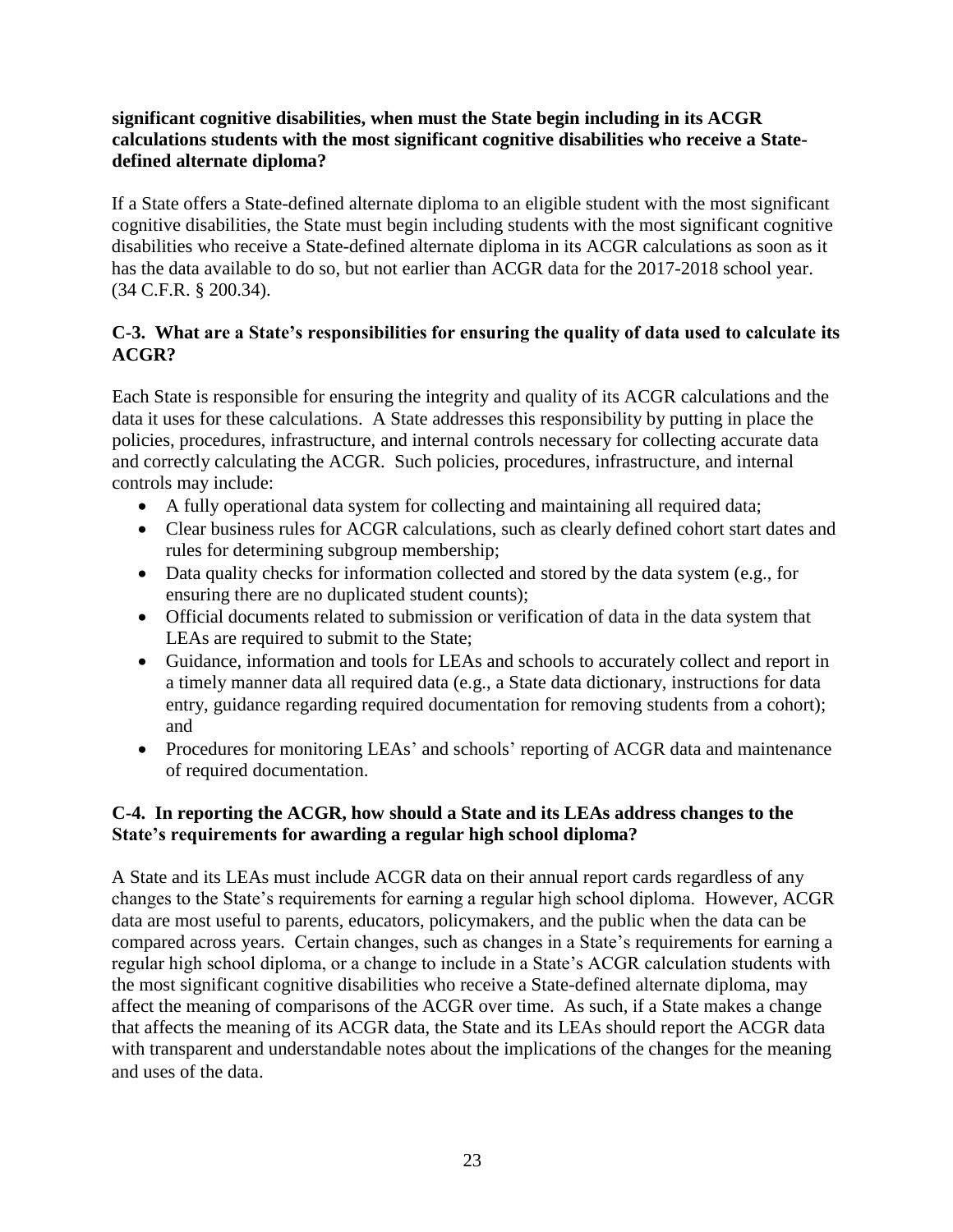# <span id="page-23-0"></span>**Reporting**

## <span id="page-23-1"></span>**C-5. When must LEAs and States publicly report the four-year ACGR and, if adopted by the State, any extended-year ACGR?**

Beginning with ACGR data for the 2017-2018 school year, LEAs and States must annually publicly report the four-year ACGR and, if adopted by the State, any extended-year ACGR on State and LEA report cards no later than December 31 for data for the immediately preceding school year (i.e., by December 31, 2018, for data from the 2017-2018 school year). (34 C.F.R. § 200.30(e) and § 200.31(e)). For any extended-year ACGR adopted by a State, LEAs and States must publicly report the extended-year ACGR separately, beginning with the first year a State uses the rate. (34 C.F.R. § 200.34(e)).

#### <span id="page-23-2"></span>**C-6. For which subgroups must LEAs and States disaggregate ACGR data?**

LEAs and States must disaggregate the four-year ACGR and, if adopted by the State, any extended-year ACGR, for the following subgroups at the school, LEA, and State levels:

- Each major racial and ethnic group;
- Economically disadvantaged students;
- Children with disabilities;
- English learners;
- Children who are homeless; and
- Children who are in foster care.

(ESEA section 1111(h)(1)(C)(iii) and (h)(2)(C); 34 C.F.R. § 200.34(e)).

Disaggregation on report cards, however, is not required if the number of students in the subgroup is insufficient to yield statistically reliable information or the results would reveal personally identifiable information about a student. (34 C.F.R. § 200.30(f)(2)). Additionally, if a student belongs in more than one of the subgroups above, the student should be counted in each of those subgroups. The exception to this is in the case where a State defines its major racial and ethnic subgroup to include a Multicultural/Multiethnic/Multiracial/Other group (one of the possible major racial and ethnic groups). In that case, the student should only be counted in that subgroup and not in any other racial and ethnic subgroup (the student also would be counted in any other group to which the student belonged, such as English learner or children with disabilities subgroup).

#### <span id="page-23-3"></span>**C-7. May LEAs and States report an extended-year ACGR in place of the four-year ACGR?**

No. If a State calculates an extended-year ACGR, LEAs and the State must calculate and report the extended-year ACGR separately from, and in addition to, the four-year ACGR. (ESEA section  $1111(h)(1)(C)(iii)(II)$  and  $(h)(2)(C)$ ; 34 C.F.R. § 200.34(e)(4)).

## <span id="page-23-4"></span>**C-8. Where must LEAs and States report ACGR data?**

LEAs and States must report ACGR data, in the aggregate and disaggregated by subgroups, on their annual report cards and to the Department through the ED*Facts* Reporting System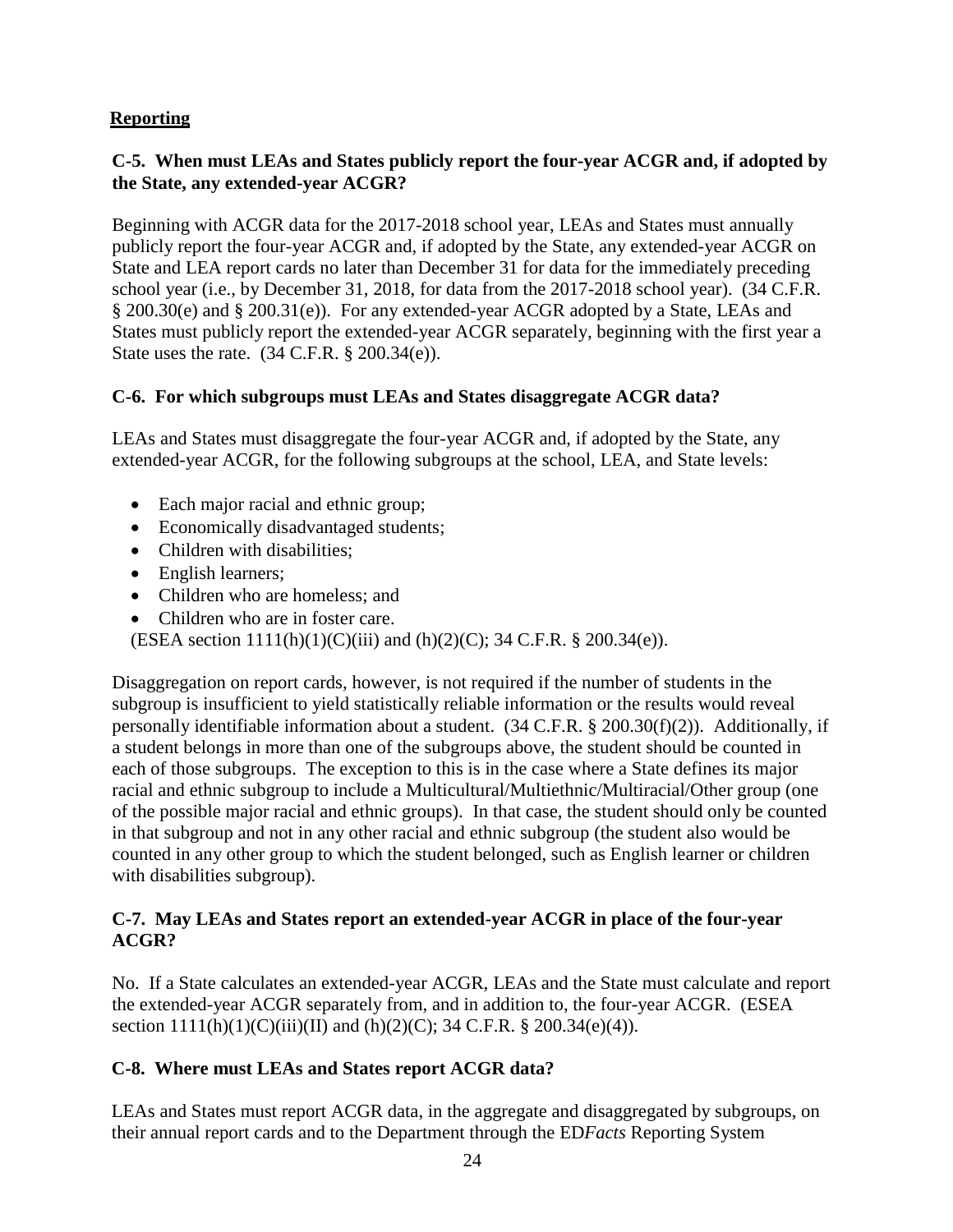$(EDFactors)$  (ESEA section  $1111(h)(1)(C)(iii)(II)$  and  $(h)(2)(C);$  34 C.F.R. § 200.30(b)(2)(i)(C) and  $200.31(b)(2)(i)(A)$ .

For report cards, LEAs and States must report the four-year ACGR and, if adopted by the State, any extended-year ACGR, for all students and required subgroups for each high school, for each LEA, and for the State (see question C-7 for more information about reporting the fouryear and extended-year ACGRs). (ESEA section  $1111(h)(1)(C(iii)$  and  $(h)(2)(C)$ ; 34 C.F.R. § 200.34(e)). Additionally, LEAs and States must report the four-year ACGR and, if adopted by the State, any extended-year ACGR, in the overview section of their report cards for all students and disaggregated, at a minimum, for each major racial and ethnic group, economically disadvantaged students, children with disabilities, and English learners. (34 C.F.R. § 200.30(b)(2)(i)(C) and 200.31(b)(2)(i)(A)).

For ED*Facts*, a State must submit to the Department aggregated and disaggregated data for its four-year and, if adopted by the State, any extended-year ACGR via ED*Facts*, the centralized portal through which a State submits its education data to the Department (OMB collection 1810-0724). ED*Facts* populates the State's Consolidated State Performance Report with these ACGR data.

## <span id="page-24-0"></span>**C-9. May LEAs and States include additional information about graduation rates on their annual report cards?**

Yes. LEAs and States may include on their annual report cards any other information, in addition to the required information, they deem appropriate. (ESEA section  $1111(h)(1)(C)(\dot{x}$ iv) and (h)(2)(D)). For example, an LEA or State may include information on the percentage of students who drop out of high school, the percentage of first-time grade 9 students who are promoted on time, the number of students graduating with a recognized equivalent of a diploma, or the number of students attaining career and technical certifications. Such information may help parents, educators, policymakers, and the public better understand the reported ACGR and, more generally, students' college- and career-readiness.

## <span id="page-24-1"></span>**C-10. May LEAs and States "lag" reporting the ACGR to include in the ACGR students who graduate from a summer session immediately following the fourth year of high school in data reported on LEA and State report cards?**

No. In order to ensure that parents, educators, policymakers, and the public have timely access to comparable ACGR information, on-time reporting of the four-year ACGR and, if adopted by a State, any extended-year ACGR is required<sup>10</sup>. LEAs and States must report ACGR data on their report cards for the immediately preceding school year. A State may include summer graduates in its reporting of four-year and extended-year ACGRs on LEA and State report cards as long as the State can report that information on time (a State may report on time four-year and extendedyear ACGRs without students enrolled in the summer session immediately following the fourth

<sup>10</sup> A State and its LEAs may lag, however, for accountability purposes. For more information, see the regulations regarding consolidated statewide accountability systems under Title I, Part A, available at [https://www2.ed.gov/policy/elsec/leg/essa/index.html.](https://www2.ed.gov/policy/elsec/leg/essa/index.html) The Department's non-regulatory guidance, Accountability Under Title I, Part A of the ESEA; Frequently Asked Questions, also is available at [https://www2.ed.gov/policy/elsec/leg/essa/index.html.](https://www2.ed.gov/policy/elsec/leg/essa/index.html)

 $\overline{a}$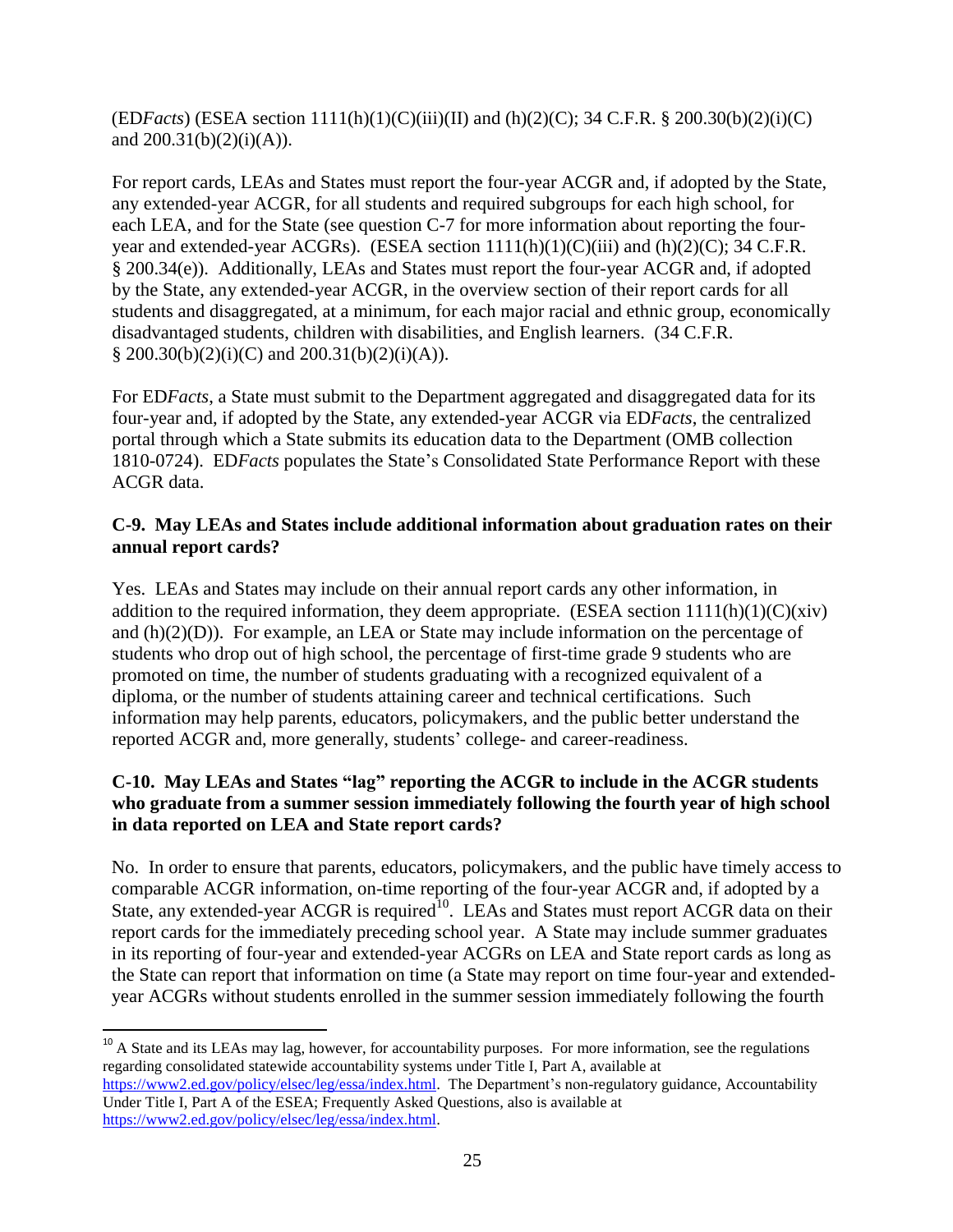year of high school and then later update the ACGR to include summer graduates). (34 C.F.R.  $\frac{1}{8}$  200.34(e)(3)).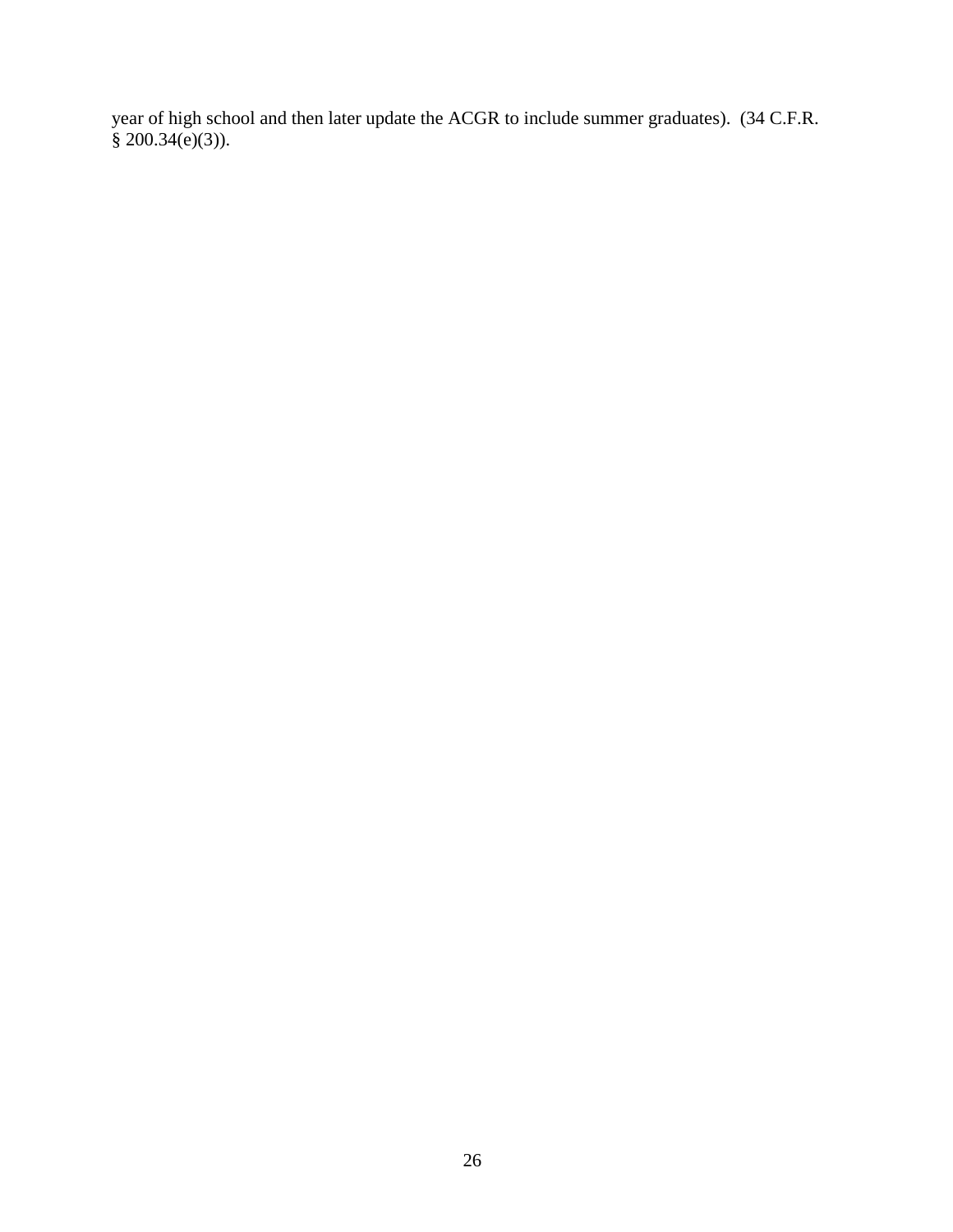## **ATTACHMENT A**

**Calculating the four-year ACGR for the cohort of first-time grade 9 students formed in the 2017-2018 school year (SY) in a State without a State-defined alternate diploma**

<span id="page-26-0"></span>

| SY 2017-<br>2018                 |                    | SY 2018-<br>2019                    |                  | SY 2019-<br>2020                    |                   | SY 2020-<br>2021                    |                               |
|----------------------------------|--------------------|-------------------------------------|------------------|-------------------------------------|-------------------|-------------------------------------|-------------------------------|
| First-time<br>grade 9            |                    | <b>Adjusted SY</b><br>$17-18$ grade |                  | <b>Adjusted SY</b><br>$17-18$ grade |                   | <b>Adjusted SY</b><br>$17-18$ grade |                               |
| students:                        | 100                | 9 cohort:                           | 98               | 9 cohort:                           | 99                | 9 cohort:                           | 100                           |
| Dropouts:                        | 5                  | Dropouts:                           | 6                | Dropouts:                           | 7                 | Dropouts:                           | $\overline{2}$                |
| <b>Transfers</b><br>out:         | 10                 | <b>Transfers</b><br>out:            | 4                | Transfers<br>out:                   | 5                 | Transfers<br>out:                   | $\overline{4}$                |
| Transfers in:                    | 8                  | Transfers in:                       | 5 <sup>5</sup>   | Transfers in:                       | 6                 | Transfers in:                       | 3                             |
| Died:                            | $\overline{0}$     | Died:                               | $\overline{0}$   | Died:                               | $\overline{0}$    | Died:                               |                               |
| Emigrated:                       | $\overline{0}$     | Emigrated:                          | $\overline{0}$   | Emigrated:                          | 0                 | Emigrated:                          |                               |
| Earned<br>regular HS<br>diploma: | $\overline{0}$     | Earned<br>regular HS<br>diploma:    | $\mathbf{0}$     | Earned<br>regular HS<br>diploma:    | 3                 | Earned<br>regular HS<br>diploma:    | 71                            |
| Cohort at end<br>of SY 17-18:    | 98 (100-<br>$10+8$ | Cohort at end<br>of SY 18-19:       | 99 (98-<br>$4+5$ | Cohort at end<br>of SY 19-20:       | 100 (99-<br>$5+6$ | Cohort at end<br>of SY 20-21:       | 97 $(100-4+3-1-$<br>1)        |
| Four-year<br>ACGR:               | <b>NA</b>          | Four-year<br>ACGR:                  | <b>NA</b>        | Four-year<br>ACGR:                  | <b>NA</b>         | Four-year<br>ACGR:                  | 76.2887%<br>$((3+71)/97*100)$ |

*Notes:* 

The cohort size is adjusted at the end of each year by accounting for the number of students who transfer into or out of the cohort and students who die or emigrate.

The cohort size is NOT adjusted at the end of each year by accounting for the number of students who drop out of school.

Attachment B illustrates how to calculate the ACGR for students receiving the State-defined alternate diploma.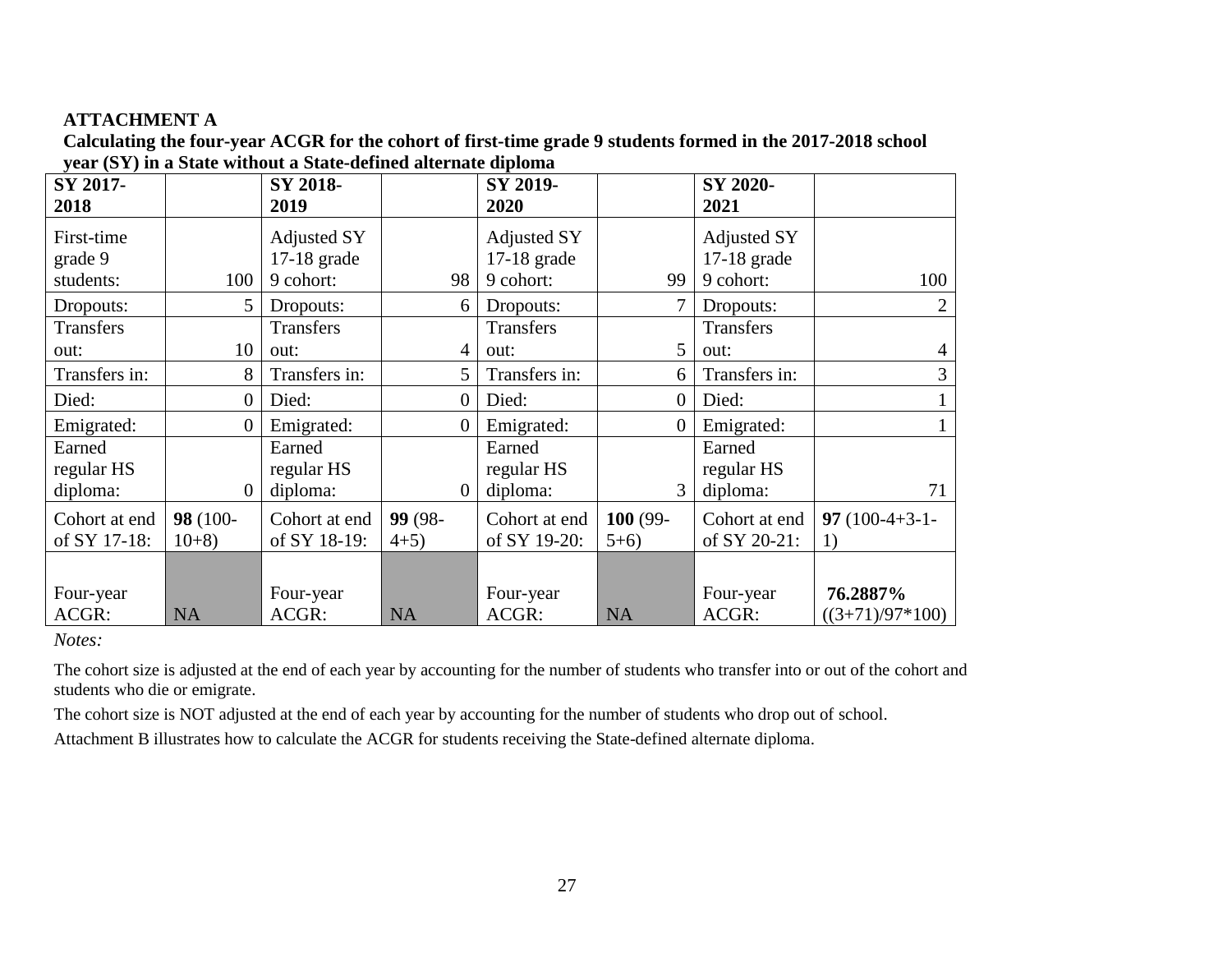## **ATTACHMENT B**

**Calculating the four-year ACGR for the cohort of first-time grade 9 students formed in the 2017-2018 school year (SY) in a State with a State-defined alternate diploma (SDAD)**

<span id="page-27-0"></span>

| SY 2017-2018                    |                    | SY 2018-2019                                   |                | SY 2019-2020                            |                   | SY 2020-2021                         |                                 |
|---------------------------------|--------------------|------------------------------------------------|----------------|-----------------------------------------|-------------------|--------------------------------------|---------------------------------|
| First-time grade<br>9 students: | 100                | <b>Adjusted SY</b><br>17-18 grade 9<br>cohort: | 98             | Adjusted SY<br>17-18 grade 9<br>cohort: | 99                | Adjusted SY 17-18<br>grade 9 cohort: | 100                             |
| Dropouts:                       |                    | Dropouts:                                      | 6              | Dropouts:                               |                   | Dropouts:                            | 2                               |
| Transfers out:                  | 10                 | Transfers out:                                 | 4              | Transfers out:                          | 5.                | Transfers out:                       | 4                               |
| Transfers in:                   | 8                  | Transfers in:                                  | 5              | Transfers in:                           | 6.                | Transfers in:                        | 3                               |
| Died:                           |                    | Died:                                          | 0              | Died:                                   | $\theta$          | Died:                                |                                 |
| Emigrated:                      | $\Omega$           | Emigrated:                                     | $\overline{0}$ | Emigrated:                              | $\overline{0}$    | Emigrated:                           |                                 |
|                                 |                    |                                                |                |                                         |                   | Eligible $SDAD^1$ :                  |                                 |
| Earned regular<br>HS diploma:   |                    | Earned regular<br>HS diploma:                  | $\theta$       | Earned regular<br>HS diploma:           | 3                 | Earned regular HS<br>diploma:        | 71                              |
|                                 |                    |                                                |                |                                         |                   | Earned SDAD <sup>1</sup> :           |                                 |
| Cohort at end of<br>SY 17-18:   | 98 (100-<br>$10+8$ | Cohort at end of<br>SY 18-19:                  | $99(98-4+5)$   | Cohort at end<br>of SY 19-20:           | 100 (99-<br>$5+6$ | Cohort at end of SY<br>$20-21:$      | 97 $(100-4+3-1-1-$<br>$1+1)$    |
| Four-year<br>ACGR:              | <b>NA</b>          | Four-year<br>ACGR:                             | <b>NA</b>      | Four-year<br>ACGR:                      | <b>NA</b>         | Four-year ACGR:                      | 77.3195%<br>$((3+71+1)/97*100)$ |

*Notes:* 

The cohort size is adjusted at the end of each year by accounting for the number of students who transfer into or out of the cohort

and students who die or emigrate.

The cohort size is NOT adjusted at the end of each year by accounting for the number of students who drop out of school.

Any students who receive an alternate diploma should also be included in the ACGR calculation.

<sup>1</sup>Students with the most significant cognitive disabilities who are eligible to receive a State-defined alternate diploma that have not graduated and remain enrolled are removed from the cohort and reassigned to a new cohort at the time of their original cohort's graduation. See Attachment E to see how the student is reassigned.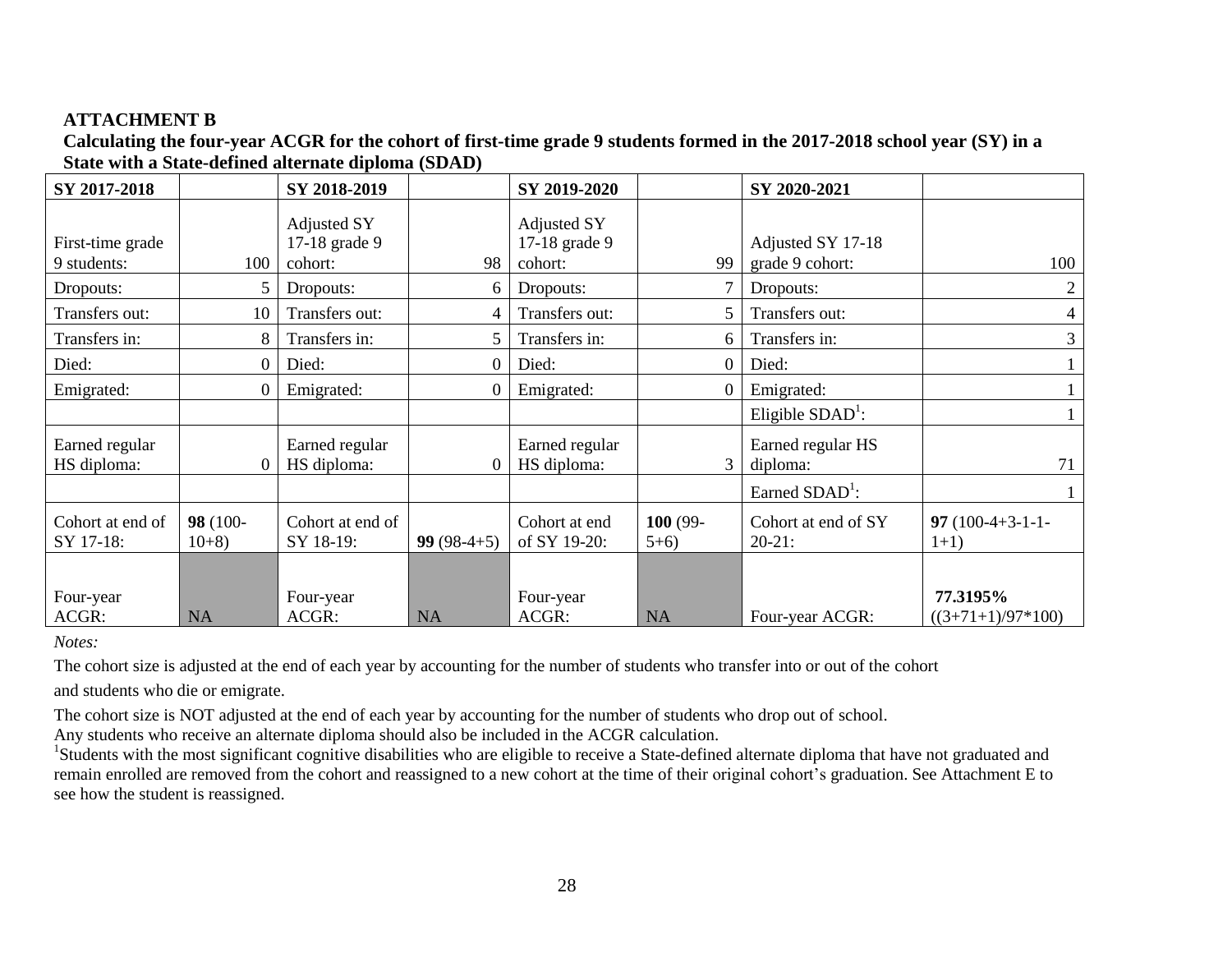# **ATTACHMENT C**

**Calculating the five-year ACGR for the cohort of first-time grade 9 students formed in the 2017-2018 school year (SY) in a State without a State-defined alternate diploma**

<span id="page-28-0"></span>

| SY 2017-       |                |                |                  |                  |            | SY 2020-           |                 |                  |                   |
|----------------|----------------|----------------|------------------|------------------|------------|--------------------|-----------------|------------------|-------------------|
| 2018           |                | SY 2018-2019   |                  | SY 2019-2020     |            | 2021               |                 | SY 2021-2022     |                   |
|                |                |                |                  |                  |            |                    |                 |                  |                   |
| First-time     |                | Adjusted SY    |                  | Adjusted SY      |            | <b>Adjusted SY</b> |                 | Adjusted SY      |                   |
| grade 9        |                | 17-18 grade 9  |                  | 17-18 grade 9    |            | $17-18$ grade      |                 | 17-18 grade 9    |                   |
| students:      | 100            | cohort:        | 98               | cohort:          | 99         | 9 cohort:          | 100             | cohort:          | 97                |
| Dropouts:      | 5              | Dropouts:      | 6                | Dropouts:        | 7          | Dropouts:          | 2               | Dropouts:        | 8                 |
|                |                |                |                  |                  |            | Transfers          |                 |                  |                   |
| Transfers out: | 10             | Transfers out: | 4                | Transfers out:   | 5          | out:               | 4               | Transfers out:   | 3                 |
| Transfers in:  | 8              | Transfers in:  | 5                | Transfers in:    | 6          | Transfers in:      | $\mathfrak{Z}$  | Transfers in:    | $\overline{2}$    |
| Died:          | $\overline{0}$ | Died:          | $\boldsymbol{0}$ | Died:            | $\theta$   | Died:              |                 | Died:            | $\boldsymbol{0}$  |
| Emigrated:     | $\Omega$       | Emigrated:     | $\theta$         | Emigrated:       | $\Omega$   | Emigrated:         |                 | Emigrated:       | $\overline{0}$    |
| Earned         |                |                |                  |                  |            | Earned             |                 |                  |                   |
| regular HS     |                | Earned regular |                  | Earned regular   |            | regular HS         |                 | Earned regular   |                   |
| diploma:       | $\theta$       | HS diploma:    | $\theta$         | HS diploma:      | 3          | diploma:           | 71              | HS diploma:      | 6                 |
|                | 98             |                |                  |                  |            | Cohort at          |                 |                  |                   |
| Cohort at end  | $(100 -$       | Cohort at end  | 99 (98-          | Cohort at end of | $100(99 -$ | end of SY          | $97(100 -$      | Cohort at end of |                   |
| of SY 17-18:   | $10+8$ )       | of SY 18-19:   | $4+5)$           | SY 19-20:        | $5+6$      | $20-21:$           | $4+3-1-1$       | SY 21-22:        | $96(97-3+2)$      |
|                |                |                |                  |                  |            |                    | 76.2887%        |                  | 76.2887%          |
| Four-year      |                | Four-year      |                  | Four-year        |            | Four-year          | $((3+71)/97)$ * | Four-year        | $((3+71)/97*10)$  |
| ACGR:          | <b>NA</b>      | ACGR:          | <b>NA</b>        | ACGR:            | <b>NA</b>  | ACGR:              | 100)            | ACGR:            | (0)               |
|                |                |                |                  |                  |            |                    |                 |                  | 83.3333%          |
| Five-year      |                | Five-year      |                  | Five-year        |            | Five-year          |                 | Five-year        | $((3+71+6)/96^*)$ |
| ACGR:          | <b>NA</b>      | ACGR:          | <b>NA</b>        | ACGR:            | <b>NA</b>  | ACGR:              | <b>NA</b>       | ACGR:            | 100)              |

*Notes:* 

The cohort size is adjusted at the end of each year by accounting for the number of students who transfer into or out of the cohort and students who die or emigrate.

The cohort size is NOT adjusted at the end of each year by accounting for the number of students who drop out of school.

The four-year ACGR remains unchanged in the cohort's fifth year.

Attachment D illustrates how to calculate the ACGR for students receiving the State-defined alternate diploma in the extended-year ACGR. Any students who receive an alternate diploma should also be included in the ACGR calculation.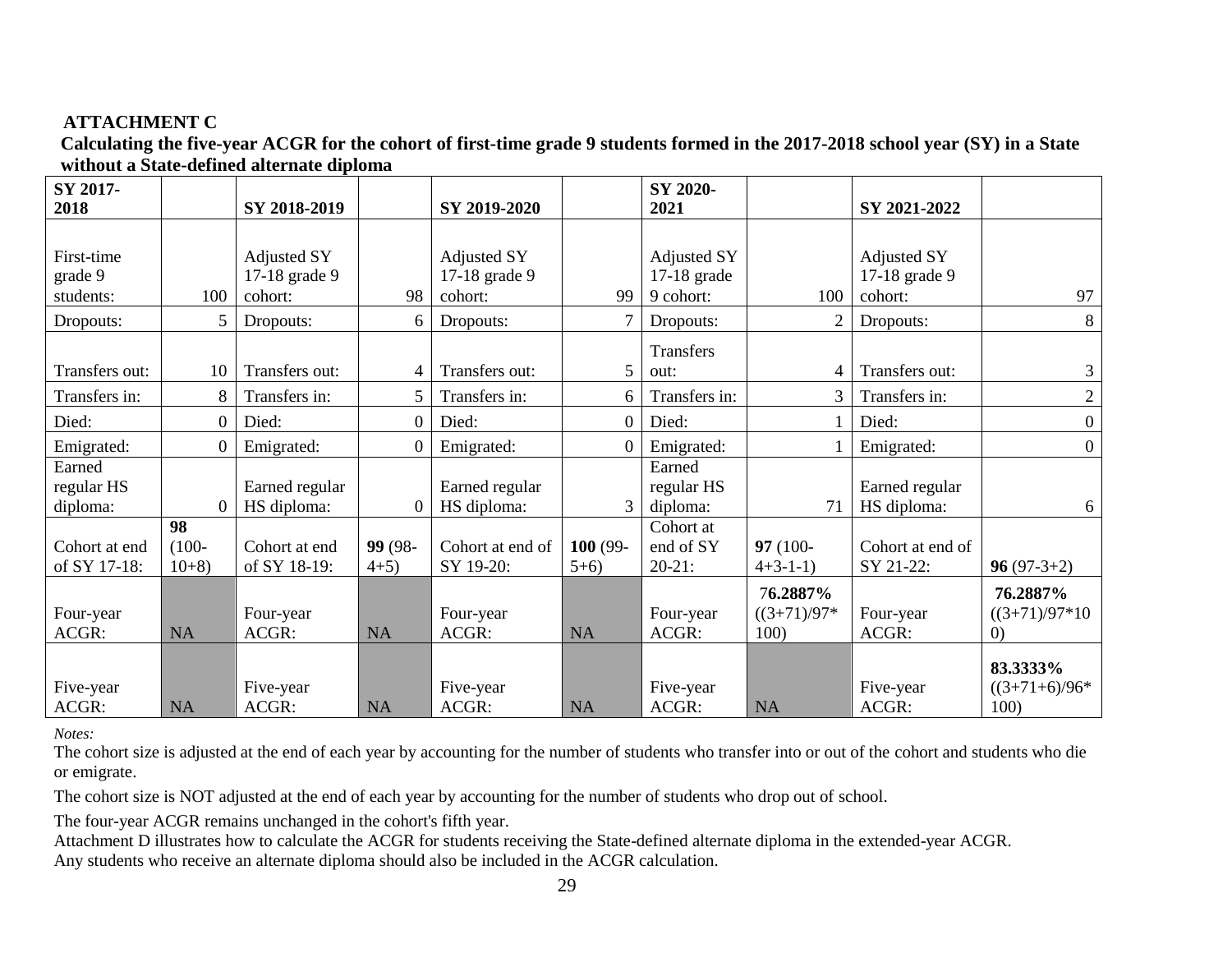# **ATTACHMENT D**

**Calculating the five-year ACGR for the cohort of first-time grade 9 students formed in the 2017-2018 school year (SY) in a State with the State-defined alternate diploma (SDAD)**

<span id="page-29-0"></span>

| SY 2017-<br>2018                   |                          | SY 2018-2019                             |                   | SY 2019-2020                             |                   | SY 2020-2021                             |                                       | SY 2021-2022                                   |                                       |
|------------------------------------|--------------------------|------------------------------------------|-------------------|------------------------------------------|-------------------|------------------------------------------|---------------------------------------|------------------------------------------------|---------------------------------------|
| First-time<br>grade 9<br>students: | 100                      | Adjusted SY 17-<br>18 grade 9<br>cohort: | 98                | Adjusted SY 17-<br>18 grade 9<br>cohort: | 99                | Adjusted SY 17-<br>18 grade 9<br>cohort: | 100                                   | <b>Adjusted SY</b><br>17-18 grade 9<br>cohort: | 97                                    |
| Dropouts:                          | 5                        | Dropouts:                                | 6                 | Dropouts:                                | $\tau$            | Dropouts:                                | 2                                     | Dropouts:                                      | 8                                     |
| Transfers<br>out:<br>Transfers     | 10                       | Transfers out:                           | 4                 | Transfers out:                           | 5                 | Transfers out:                           | 4                                     | Transfers out:                                 | $\mathfrak{Z}$                        |
| in:                                | 8                        | Transfers in:                            | 5                 | Transfers in:                            | 6                 | Transfers in:                            | 3                                     | Transfers in:                                  | $\overline{2}$                        |
| Died:                              | $\boldsymbol{0}$         | Died:                                    | $\boldsymbol{0}$  | Died:                                    | $\boldsymbol{0}$  | Died:                                    |                                       | Died:                                          | $\overline{0}$                        |
| Emigrated:                         | $\overline{0}$           | Emigrated:                               | $\overline{0}$    | Emigrated:                               | $\theta$          | Emigrated:                               |                                       | Emigrated:                                     | $\overline{0}$                        |
|                                    |                          |                                          |                   |                                          |                   | Eligible for<br>$SDAD1$ :                |                                       |                                                |                                       |
| Earned<br>regular HS<br>diploma:   | $\boldsymbol{0}$         | Earned regular<br>HS diploma:            | $\overline{0}$    | Earned regular<br>HS diploma:            | 3                 | Earned regular<br>HS diploma:            | 71                                    | Earned regular<br>HS diploma:                  | 6                                     |
|                                    |                          |                                          |                   |                                          |                   | Earned $SDAD1$ :                         |                                       |                                                |                                       |
| Cohort at<br>end of SY<br>$17-18:$ | 98<br>$(100 -$<br>$10+8$ | Cohort at end of<br>SY 18-19:            | 99 (98-<br>$4+5)$ | Cohort at end of<br>SY 19-20:            | 100 (99-<br>$5+6$ | Cohort at end of<br>SY 20-21:            | 97 (100-<br>$4+3-1-1-$<br>$1+1)$      | Cohort at end<br>of SY 21-22:                  | 96 (97-<br>$3+2)$                     |
| Four-year<br>ACGR:                 | <b>NA</b>                | Four-year<br>ACGR:                       | <b>NA</b>         | Four-year<br>ACGR:                       | <b>NA</b>         | Four-year<br>ACGR:                       | 77.3195%<br>$((3+71+1)/9)$<br>$7*100$ | Four-year<br>ACGR:                             | 77.3195%<br>$((3+71+1)/$<br>$97*100$  |
| Five-year<br>ACGR:                 | <b>NA</b>                | Five-year<br>ACGR:                       | <b>NA</b>         | Five-year ACGR:                          | <b>NA</b>         | Five-year<br>ACGR:                       | <b>NA</b>                             | Five-year<br>ACGR:                             | 84.375%<br>$((3+71+1)$<br>$6)/96*100$ |

*Notes:*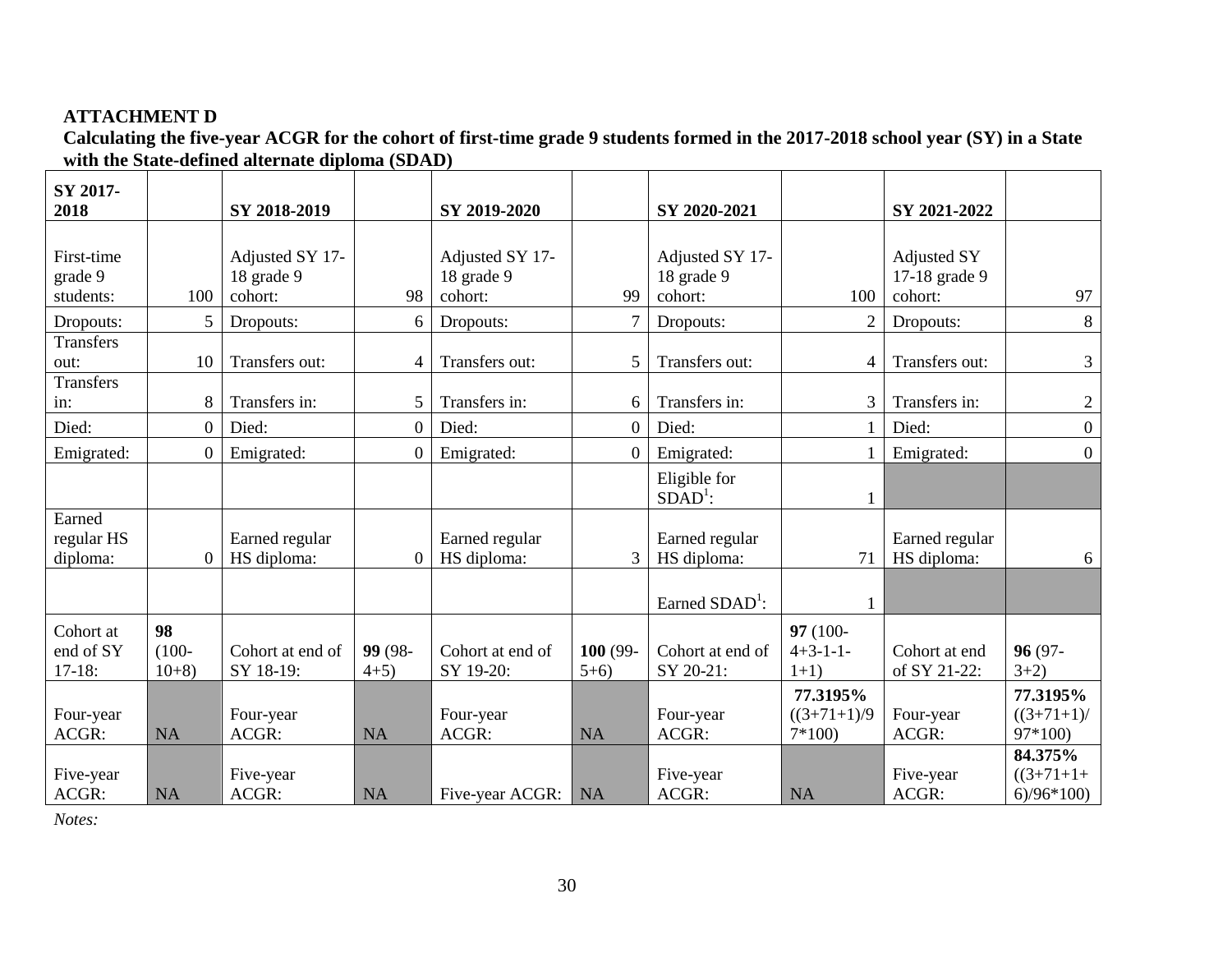The cohort size is adjusted at the end of each year by accounting for the number of students who transfer into or out of the cohort and students who die or emigrate.

The cohort size is NOT adjusted at the end of each year by accounting for the number of students who drop out of school.

The four-year ACGR remains unchanged in the cohort's fifth year.

 $1$  Students with the most significant cognitive disabilities who are eligible to receive a State-defined alternate diploma that have not graduated are removed from the cohort and reassigned to a new cohort at the time of their graduation. See Attachment E to see how the student is reassigned.